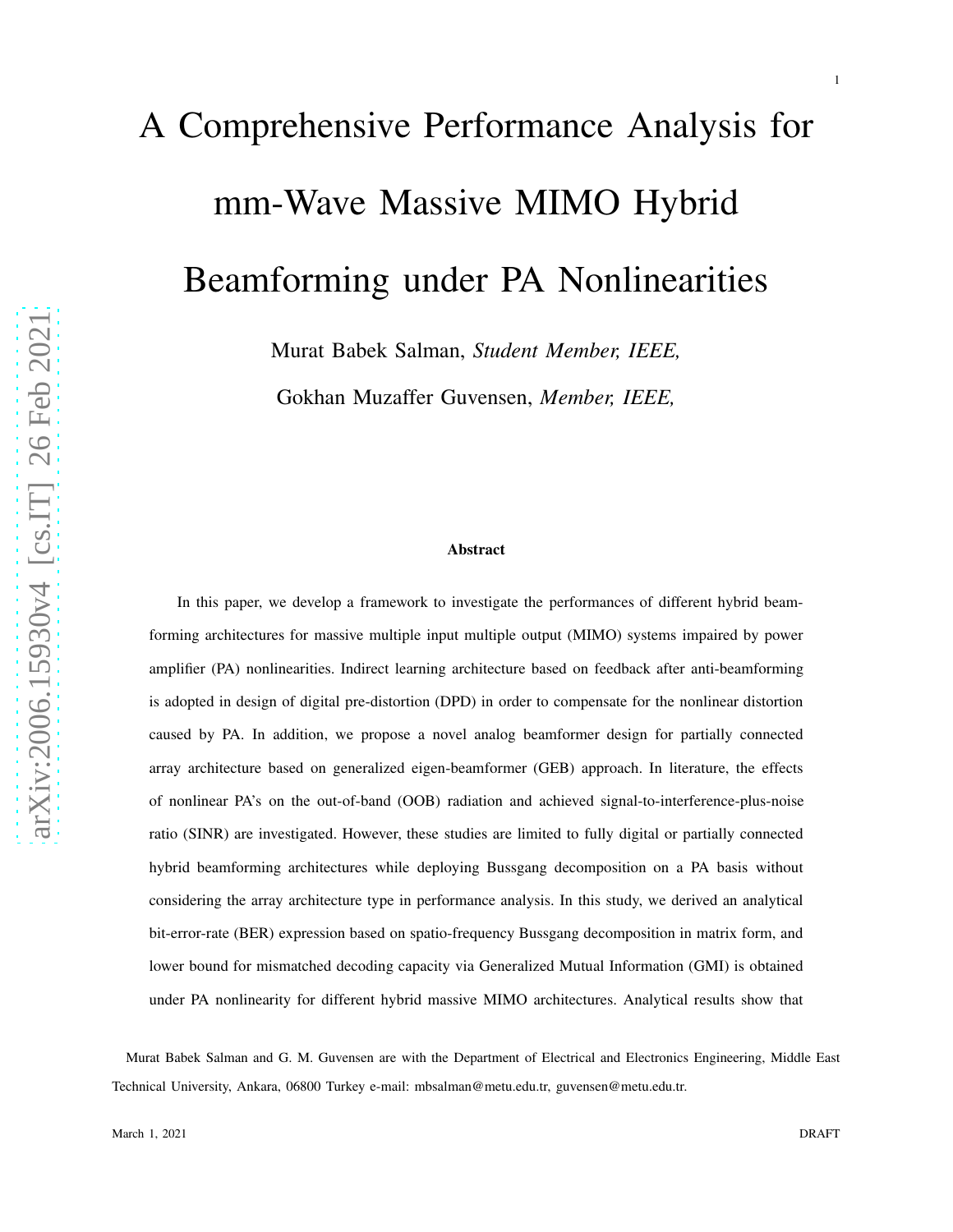the nonlinear distortion significantly affects the system performance, and DPD can reduce these effects to some extend. Finally, obtained analytical BER expression is verified via numerical results.

#### Index Terms

Massive MIMO, hybrid beamforming, nonlinear PA distortion, performance analysis.

#### I. INTRODUCTION

Multiple-input multiple-output (MIMO) systems operating at milimeter-wave (mm-Wave) frequencies are expected to meet constantly growing data rate requirements that cannot be met by current systems [\[1\]](#page-27-0)–[\[4\]](#page-27-1). Radio signals, at mm-Wave frequencies, are exposed to severe absorption losses [\[1\]](#page-27-0), [\[2\]](#page-27-2), hence, large scale antenna arrays, also called as massive MIMO systems, are used to increase the multiplexing gain so that effects of these losses are reduced [\[3\]](#page-27-3), [\[5\]](#page-27-4). However, using a large number of antennas has certain limitations. In conventional MIMO systems, which are employed for sub-6 GHz frequency bands, fully digital precoding can be implemented; however, doing so is quite costly for massive MIMO systems due to need of excessive number of RF chains, which consume immense amount of power [\[6\]](#page-28-0)–[\[8\]](#page-28-1).

To reduce power consumption and implementation complexity, hybrid beamforming based array architectures have been developed. In these architectures, beamforming is divided into two stages, where precoding is performed in digital domain and analog beamformer connects D RF chains to  $N_t$  transmit antennas for  $D < N_t$ . One common approach is to implement analog beamformer as a partially connected structure, where each RF chain is connected to a subarray composed of a series of phase shifters [\[9\]](#page-28-2), and digital precoder is designed based on the reduced dimensional effective channel. Joint spatial division and multiplexing (JSDM) is also proposed as a two stage beamforming framework [\[10\]](#page-28-3) and [\[11\]](#page-28-4). In JSDM, analog beamformer is designed based on spatial characteristics of user channels, which are characterized by their channel covariance matrices (CCM)'s, and users having similar CCM's are grouped so that they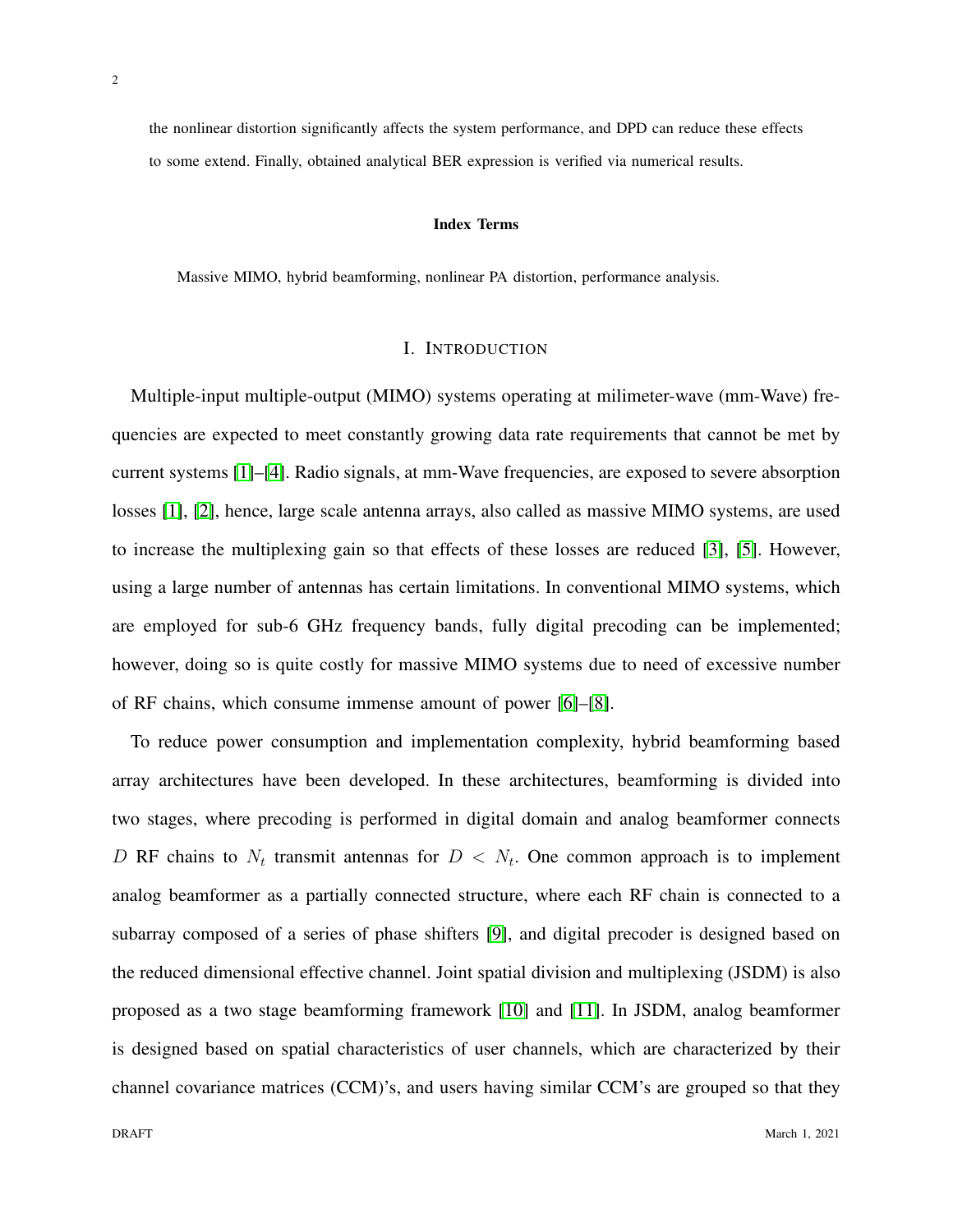can be processed jointly. Analog beamformer is designed to eliminate inter-group interferences and decouples the signals of different groups. Digital precoder, on the other hand, is designed based on instantaneous channel in reduced dimension to suppress intra-group interference. In [\[12\]](#page-28-5) and [\[13\]](#page-28-6), fully connected generalized eigen beamformer (GEB) is proposed as a statistical analog beamformer, which is shown to be optimal for several criteria. In proposed GEB, subbeamformers are formed for each group such that beampattern contains deep nulls for angular sectors (AS)'s of other groups. This type of beamformer is suitable for the wideband massive MIMO channels, which are expected to be sparse both in the angle and delay domains [\[11\]](#page-28-4).

In massive MIMO systems, low-cost PA's operating close to saturation are considered to be employed in future 5G systems in order to increase the power efficiency [\[14\]](#page-28-7). It is observed that PA's exhibit nonlinear behavior around saturation region, which yields nonlinear distortion of transmitted signal. In this paper, we investigate the effects of PA nonlinearities on mm-wave Massive MIMO systems and examine compensation methods for such effects.

# *A. Related Literature*

Nonlinear distortion affects the system performance in several aspects, which are studied in literature [\[15\]](#page-28-8)–[\[26\]](#page-29-0). In [\[15\]](#page-28-8)–[\[17\]](#page-28-9), out-of-band (OOB) radiation of massive MIMO systems are investigated with a particular focus on spatial characteristics of the radiation and a framework is developed for such analysis. These works consider fully digital beamforming and states that distortion effects are reduced as the number of antennas increases. Also, it was shown that as the number of users increases distortion power becomes isotropic and worst case happens, when a single user is present, where distortion is also concentrated towards that user. In [\[18\]](#page-28-10)–[\[20\]](#page-28-11), hybrid beamforming architecture is considered and both OOB radiation pattern and digital predistortion (DPD) techniques are studied. Different DPD design methods are proposed based on single PA feedback and anti-combining feedback architectures. It was shown that OOB radiation can be significantly reduced by DPD per RF chain. However, in [\[27\]](#page-29-1) we showed that DPD per RF chain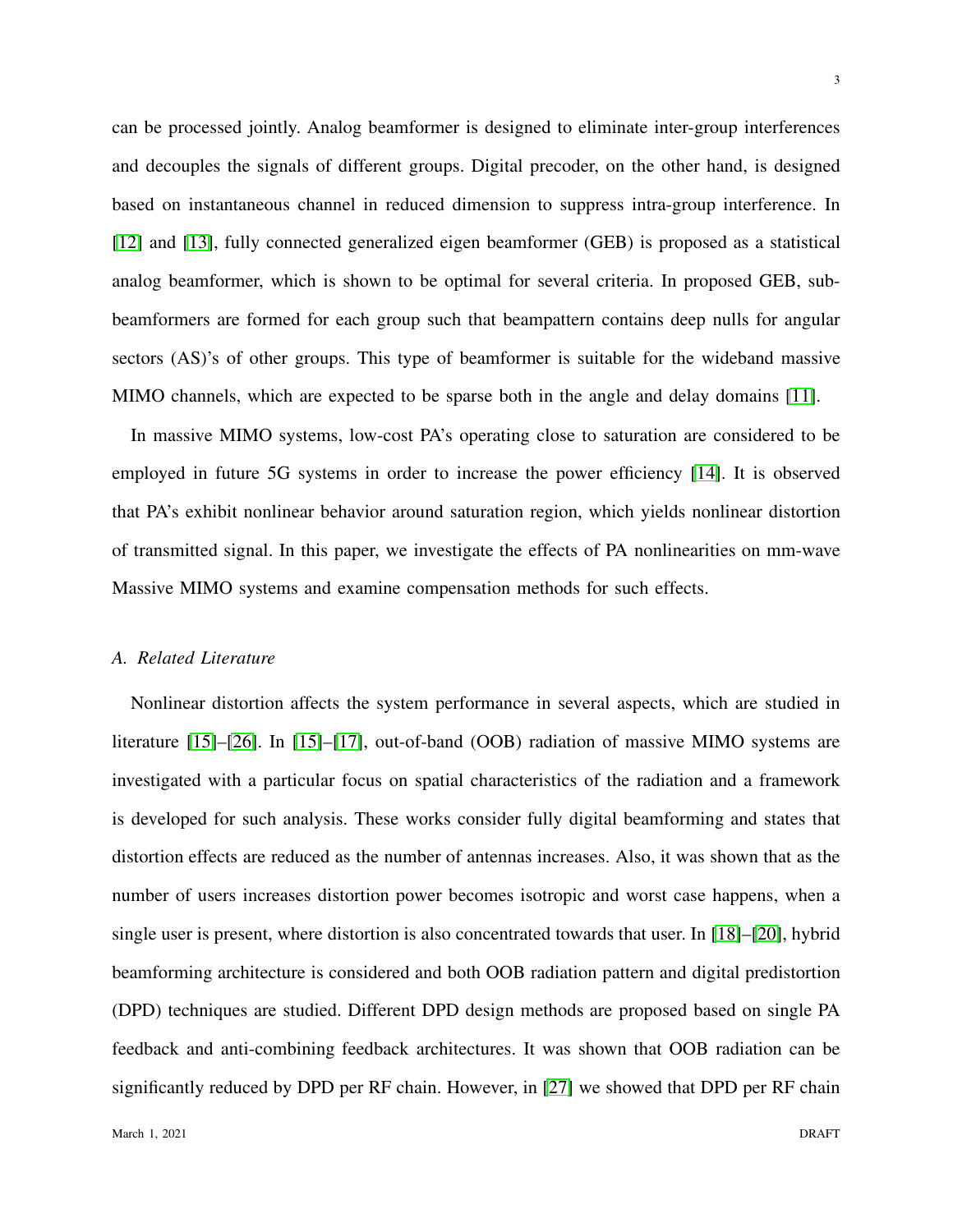cannot mitigate OOB radiation problem for fully connected hybrid architecture. Since, input of each PA is the combination of all RF chains, DPD per RF chain is not sufficient.

Furthermore, effects of nonlinear distortion on the capacity and error probability of the system are studied in [\[21\]](#page-28-12)–[\[25\]](#page-29-2) and [\[28\]](#page-29-3). In [\[21\]](#page-28-12) and [\[28\]](#page-29-3), analysis on achievable information rate (AIR) is presented showing that capacity of massive MIMO systems is reduced due to nonlinear distortion. However, these studies consider the spectral efficiency in terms of unconstrained Shannon capacity and system is limited to be fully digital. In [\[27\]](#page-29-1), we extended analysis to a more general framework where mismatched generalized mutual information (GMI) metric, which is presented in [\[29\]](#page-29-4)–[\[32\]](#page-29-5), is adopted to evaluate the performance of the system where fully connected hybrid architecture is considered. In literature, bit/symbol error probability (BER/SER) performances of fully digital massive MIMO systems are also studied by using narrowband Bussgang decomposition per antenna (scalar Bussgang with no frequency selectivity). In [\[22\]](#page-29-6)– [\[25\]](#page-29-2), both numerical and analytical BER/SER analysis are presented and it was shown that nonlinear distortion significantly increases BER of the system.

# *B. Contributions*

In this paper, an extensive performance comparison between different massive MIMO array beamforming structures in JSDM framework under PA nonlinearity is carried out through complete analysis when proper DPD at base station (BS) or post-equalization at user side is utilized. A general analysis framework, covering different massive MIMO array types such as fully digital, fully connected hybrid/partially connected hybrid architectures, is proposed in order to quantify the performance losses in terms of radiation patterns, AIR, and BER under PA nonlinearities for multicarrier downlink transmission with higher order QAM constellations. To the author's knowledge, in the recent literature, there is no such a comprehensive analytical investigation and comparison made before.

Under the proposed framework, the contribution is two-fold. First, the nonlinearity due to PAs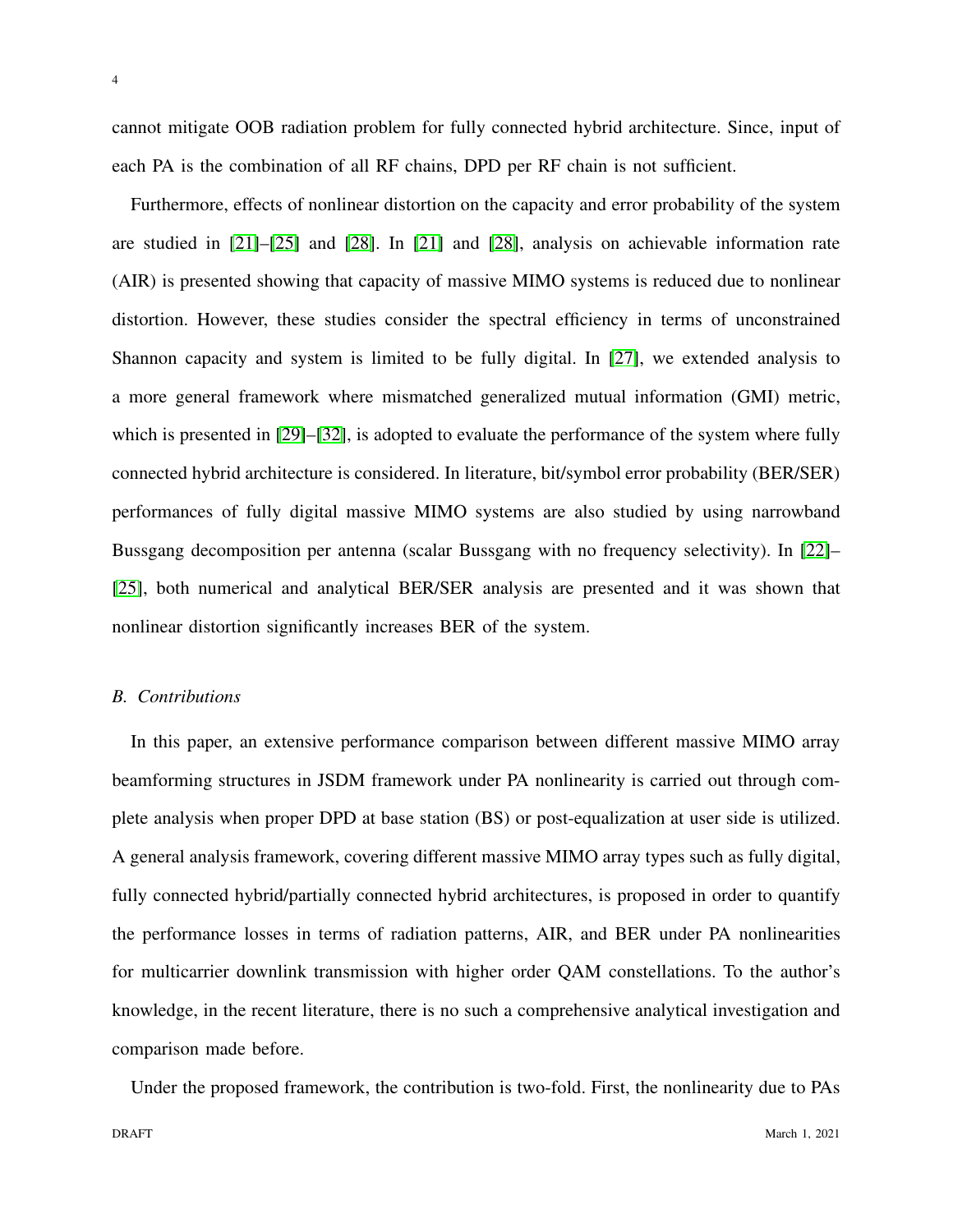is modeled via vectorial wideband Bussgang decomposition in spatio-frequency domain, while taking the effect of hybrid beamforming structure into account. That is to say, the nonlinear system, from RF chain inputs including DPD units to PA outputs following the analog beamformer, is modeled in upsampled multidimensional signal domain. Here, the proposed modeling considers the spatial correlation among different transmit antennas at different subcarriers due to hybrid massive MIMO structure and PA memory.

Second, based on the general spatio-frequency Bussgang decomposition, peculiar to hybrid array connection type, BER and AIR analysis are fulfilled for different conventional DPD techniques (based on memory polynomial model [\[33\]](#page-29-7)) and post frequency compensation methods at user terminal (UT). The effect of different beamforming types on the BER is demonstrated clearly both via the simulation and provided analysis. Moreover, mismatched decoding capacity via GMI is exploited to find a lower bound for AIR in case of mismatches (depending on array architecture) due to nonlinearity. It is observed that the hybrid array connection type is highly effective on the success of DPD and radiation patterns.

As a side contribution, a novel GEB based partially connected subarray structure is proposed in order to compromise between the OOB pattern, nulling performance and BER.

The remainder of this paper is organized as follows. In Section [II,](#page-5-0) system and massive MIMO wideband channel models are presented. In Section [III,](#page-6-0) transmission scheme and beamforming structures, which are employed in this study, are introduced. Section [IV](#page-11-0) presents the compensation methods that are used to reduce the effects of PA nonlinearities. In Section [V,](#page-14-0) performance measures, which are used in assessment of the performances, are presented and simulation results are given in Section [VI.](#page-19-0) Lastly, concluding remarks are stated in Section [VII.](#page-26-0) Throughout the paper, scalars are notated with italic letters as  $x$ , vectors are notated with bold lower case letters as x, matrices are notated with bold capital letters as X. Conjugate transpose is denoted as  $(\cdot)^H$ , Tr(·) denotes trace, and  $X[a, b]$  denotes the  $(a, b)^{th}$  entry of matrix X.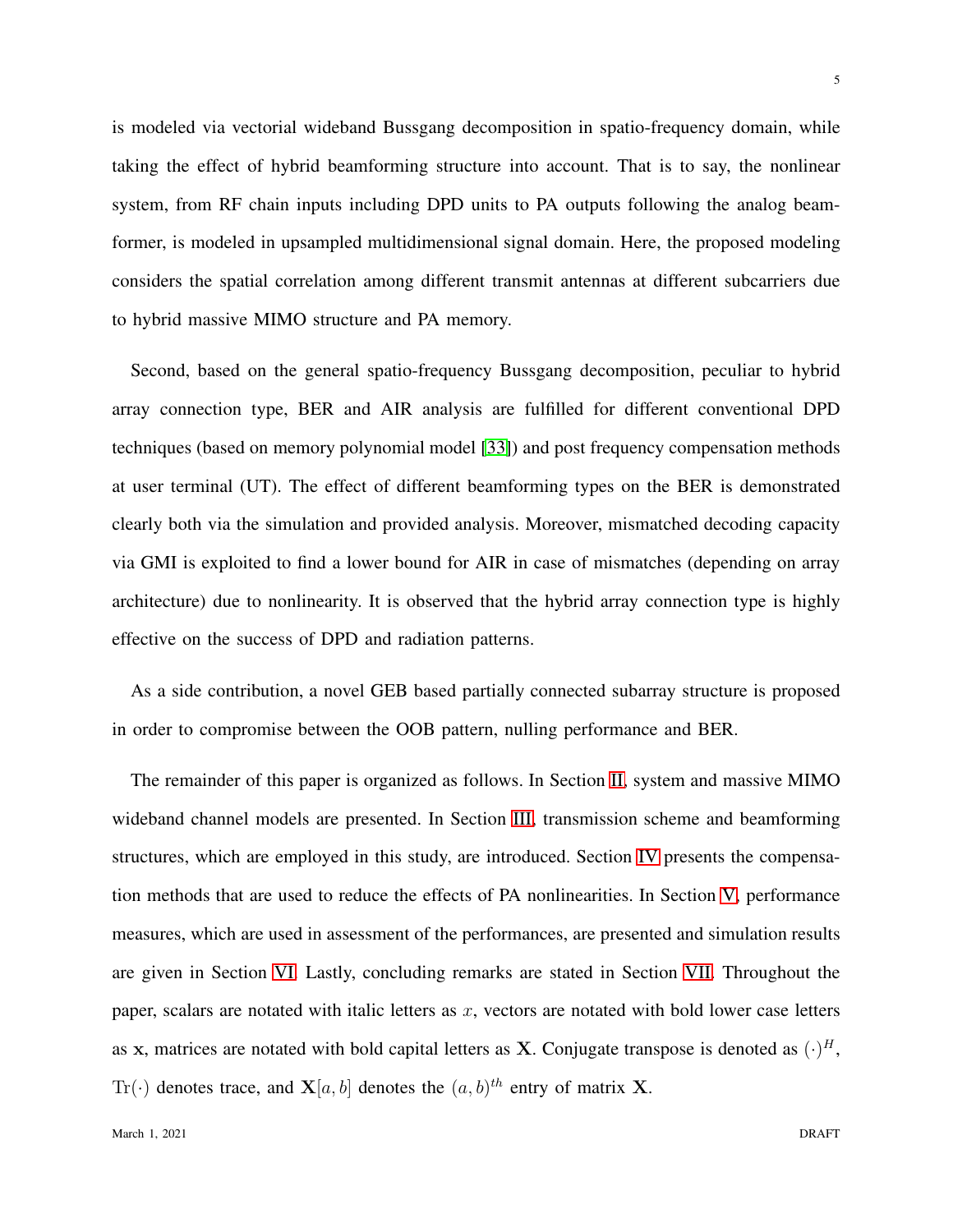## II. SYSTEM MODEL

<span id="page-5-0"></span>In the considered system, a base station, which is equipped with  $D$  RF chains and  $N_t$  antennas, serves  $U$  single antenna users in time domain duplex (TDD) mode so that channel reciprocity can be exploited. Assuming a block fading frequency selective channel, which is slowly varying compared to signalling interval, received signal at the  $u^{th}$  user can be given in time domain as

$$
r_n^{(u)} = \sum_{l=0}^{L-1} [\mathbf{h}_l^{(u)}]^H \mathbf{y}_{n-l} + \nu_n^{(u)},
$$
\n(1)

where,  $r_n^{(u)}$  is the received signal,  $\mathbf{h}_l^{(u)} \in \mathbb{C}^{N_t \times 1}$  is the  $l^{th}$  delay of the channel impulse response of the  $u^{th}$  user,  $y_n \in \mathbb{C}^{N_t \times 1}$  is the transmitted signal, which is corrupted by the nonlinear PA, and  $\nu_n^{(u)}$  is the additive white Gaussian noise (AWGN) with variance  $N_o$ .

## *A. mm-Wave Wideband Massive MIMO Channel Model*

In this study, channel under consideration is taken to be sparse in both angular and temporal domains since massive MIMO systems are considered for millimeter (mm) wave frequencies, where channel sparsity is pronounced. By exploiting sparsity, multipath components stemming from the same angular sector can be grouped together so that JSDM can be used to reduce the effective dimension of the problem. In JSDM framework, users that reside in the same angular sector can be processed jointly since they share similar spatial statistics. Spatial characteristics of the multipath components (MPC)'s of each user of group  $g$  are described by their CCM's,  $\mathbf{R}_l^{(g_u)} \in \mathbb{C}^{N_t \times N_t}$ , which can be expressed according to one-ring scattering model as [\[11\]](#page-28-4)

$$
\mathbf{R}_{l}^{(g_u)} = \frac{\gamma_{l}^{(g_u)}}{2\Delta} \int_{\theta_e^{gu,l} - \Delta}^{\theta_e^{gu,l} + \Delta} \mathbf{a}(\theta) [\mathbf{a}(\theta)]^H d\theta,
$$
\n(2)

where  $\gamma_l^{(g_u)}$  $\ell_i^{(g_u)}$  is the gain of the corresponding channel, which can also be inferred as power delay profile (pdp), and  $\text{Tr}\{\mathbf{R}_{l}^{(g_u)}\}$  $\{ \begin{aligned} \rho_{u}^{(g_{u})} \} \; = \; \gamma_{l}^{(g_{u})} \end{aligned}$  $\theta_c^{(g_u)}$ ,  $\theta_c^{g_u,l}$  is the center angle of arrival (AoA) for  $l^{th}$ MPC of  $u^{th}$  user of group g, and  $a(\theta) \triangleq \frac{1}{\sqrt{2}}$  $\frac{1}{N_t}[1 \; e^{j\pi sin(\theta)} \; \ldots \; e^{j(N_t-1)\pi sin(\theta)}]^T$ , is the unit norm steering vector for the azimuth angle  $\theta$ , which corresponds to uniform linear array (ULA) with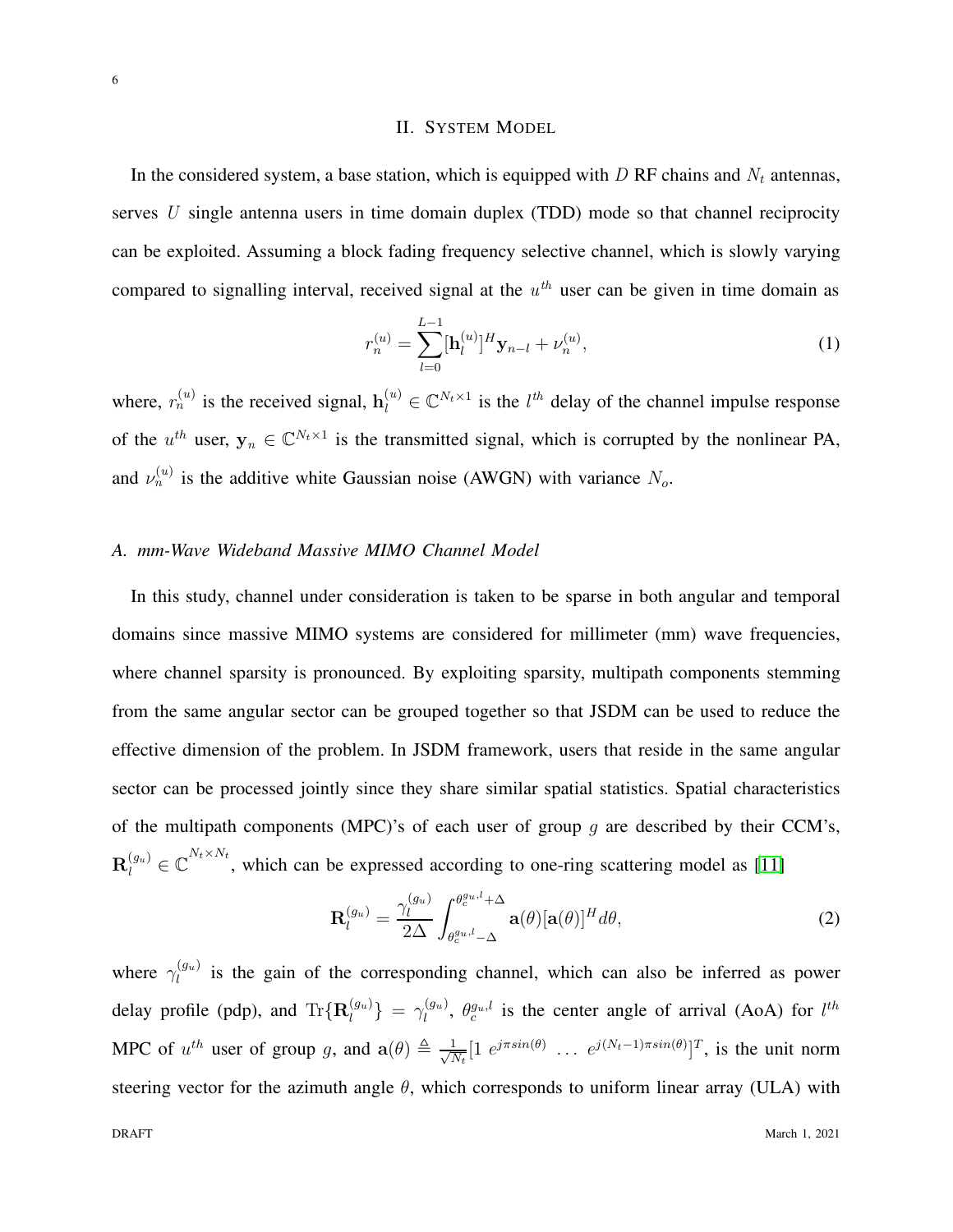half wavelength spacing. The spatial channel vector for  $l^{th}$  MPC of the  $u^{th}$  user in group g is distributed as  $h_l^{(g_u)} \sim \mathcal{C}\left(\kappa_l^{(g_u)}\right)$  $\mathbf{a}^{(g_u)}_{l}\mathbf{a}(\theta_c^{g_u,l}), \mathbf{R}_l^{(g_u)}$  $\left(\begin{array}{c} (g_u) \\ l \end{array}\right)$ , where  $\theta_c^{g_u,l}$  is the center AoA of the  $l^{th}$  MPC of user  $g_u$ ,  $\kappa_l^{(g_u)}$  $\ell_l^{(g_u)}$  is a non-random complex constant with uniform phase distribution, and the channels of different users are independent. In the given channel model, it is assumed that each MPC is Rician distributed where a strong MPC exists at the center of the angular sector with Rician factor,  $\vert$  $\kappa_l^{(g_u)}$ l  $2^{2}/\gamma_{l}^{(g_{u})}$  [\[34\]](#page-29-8). Note that, we can construct CCM for each group as,  $\mathbf{R}_l^{(g)} \triangleq \sum_{u=1}^{U_g} \mathbf{R}_l^{(g_u)}$  $\mu_l^{(g_u)}$ <sup>[1](#page-6-1)</sup>. Then, received signal of the  $u^{th}$  user of  $g^{th}$  group can be expressed as  $r_n^{(g_u)} \ = \ \sum_{l=0}^{L_g-1} \Big[ {\bf h}_l^{(g_u)}$  $\left[\begin{array}{c} \left(g_u\right) \\ l \end{array}\right]$   $H_{\mathbf{y}_{n-l}} + \nu_n^{(g_u)}$ . Besides, it is assumed that instantaneous channel state information (CSI) is acquired perfectly during the uplink training.

## *B. Nonlinear PA Distortion*

In order to study the effects of the PA nonlinearities on the performance of the hybrid beamforming system, modelling the nonlinear PA is mandatory. Output of the nonlinear PA can be expressed in terms of arbitrary basis functions as

$$
y_n^{(m)} = \sum_{\varpi=-\Pi+1}^{\Pi-1} \sum_{v=0}^{\Upsilon-1} \alpha_{\varpi,v}^m \phi_{\varpi,v}(\bar{x}_{n-\varpi}^{(m)}),
$$
 (3)

where  $y_n^{(m)}$  is the transmitted signal at the  $m^{th}$  antenna branch,  $\phi_{\varpi,\upsilon}(\cdot)$  are the basis functions,  $\bar{x}_{n-\infty}^{(m)}$  is the input of nonlinearity and  $\alpha$ 's are the basis coefficients. The basis functions can be any function such as Memory Polynomial (MP) [\[33\]](#page-29-7) or Hermite Polynomials [\[17\]](#page-28-9) basis. In this work we consider MP expansion where the basis functions are  $\phi_{\varpi,\upsilon}(\bar{x}_{n-\varpi}) = \bar{x}(n-\varpi)|\bar{x}(n-\varpi)|^{2\upsilon}$ .

## III. A GENERIC TRANSMISSION SCHEME

<span id="page-6-0"></span>A generic transmitter structure based on hybrid bemforming architecture is shown in Fig. [1.](#page-7-0) In the considered structure, U users are grouped into G groups, each having  $U_q$  users. In addition,  $D_g$  RF chains are assigned to each group,  $\sum_{g=1}^{G} D_g = D$ , where  $D < N_t$  is the total number

<span id="page-6-1"></span><sup>&</sup>lt;sup>1</sup>The design of user grouping algorithm is out of scope of this paper. An efficient procedure can be found in [\[10\]](#page-28-3) and [\[35\]](#page-29-9).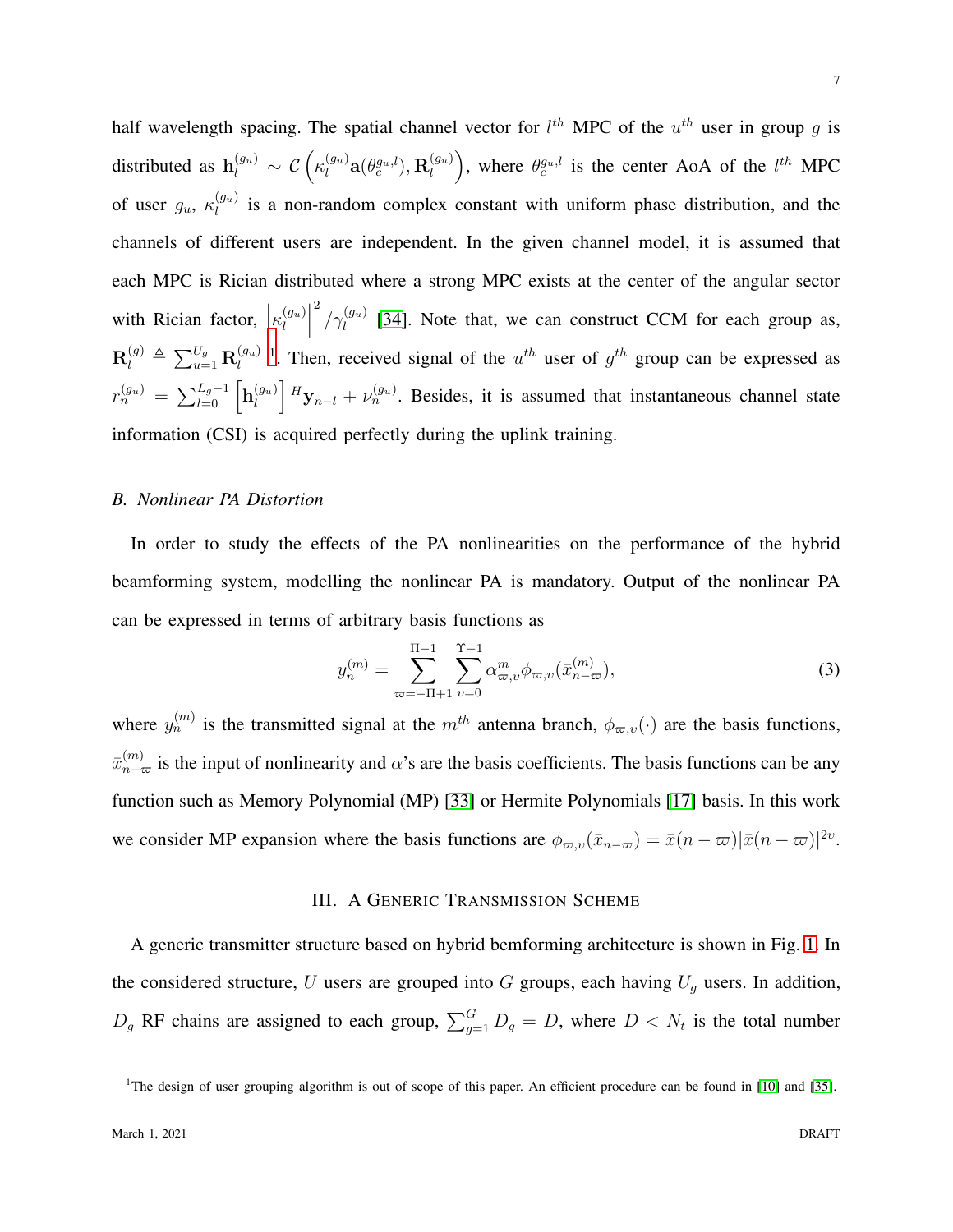

<span id="page-7-0"></span>Fig. 1. Hybrid beamforming system architecture. For the sake of simplicity continuous time variables,  $\bar{x}$  and y, are denoted by upsampled discrete time time index,  $n$ 

of available RF chains. Main motivation behind the use of hybrid beamforming is that reduced number of RF chains is sufficient in hybrid structure as opposed to fully digital structure, which requires as many RF chains as the number of antennas. Even though, the considered structure defines a hybrid beamforming architecture, it is easily extended to fully digital architecture as  $G = 1$  and  $D = N_t$ . Transmitted upsampled signal can be formed by utilizing Orthogonal frequency-division multiplexing (OFDM) modulation as

$$
\bar{\mathbf{x}}_n = \frac{1}{\sqrt{K}} \sum_{k=0}^{\mu K - 1} \mathbf{BW}_k \mathbf{d}_k e^{j \frac{2\pi}{\mu K} k n},\tag{4}
$$

where K is the number of QAM modulated active subcarriers,  $\mu$  is the oversampling factor,  $\mathbf{B} \in \mathbb{C}^{N_t \times D}$  is the analog beamformer matrix,  $\mathbf{W}_k \in \mathbb{C}^{D \times U}$  is the digital precoder matrix for  $k^{th}$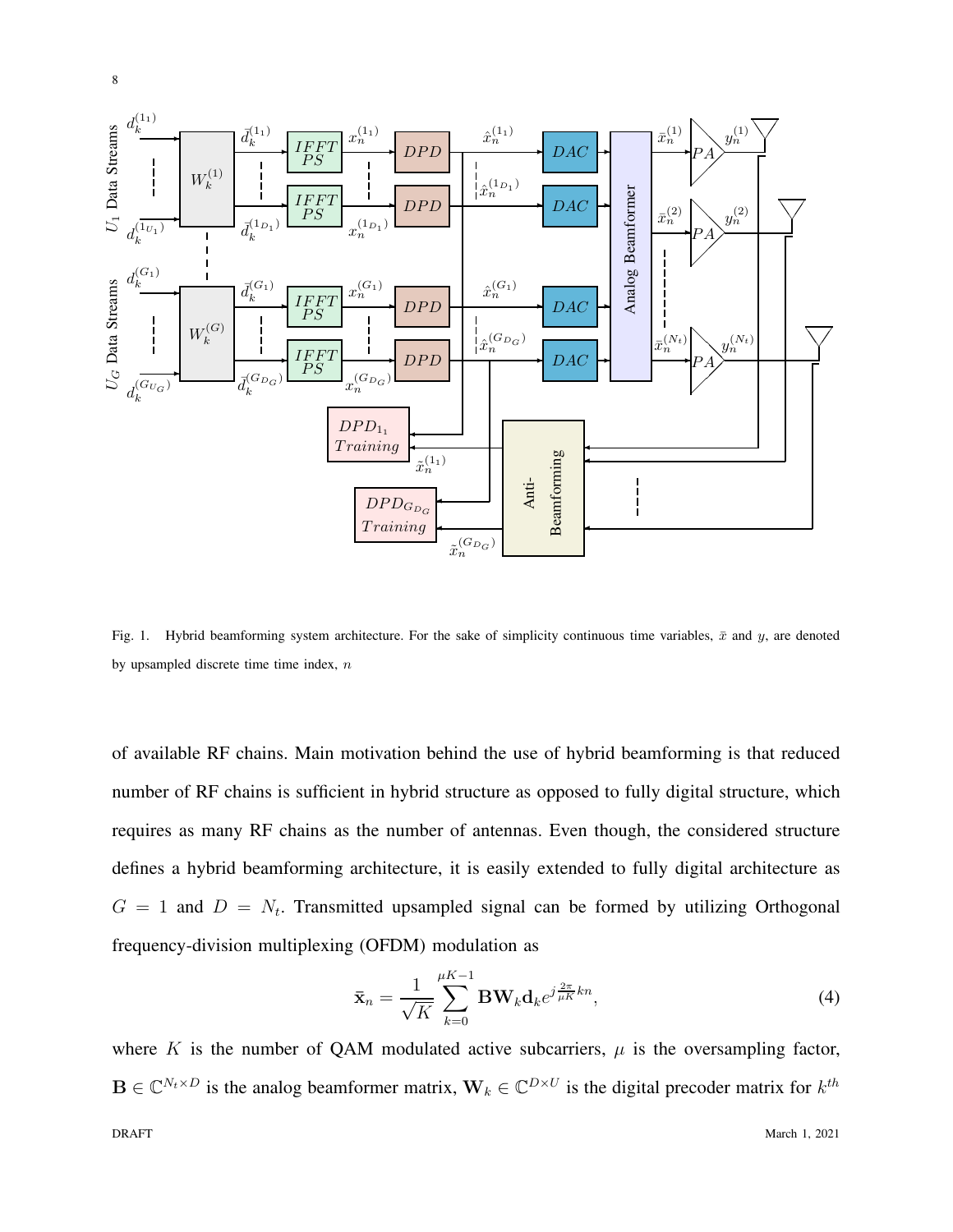subcarrier,  $\mathbf{d}_k = [d_k^1, d_k^2, ..., d_k^U]^T \in \mathbb{C}^{U \times 1}$  is composed of *i.i.d.* QAM modulated data symbols with autocorrelation,  $\mathbb{E}\{\mathbf{d}_k \mathbf{d}_{k-l}^H\} = \mathbf{I}\delta_l$ , and constellation order M.

Due to impracticality of joint design of digital and analog beamformers, JSDM framework is adopted. In this framework, designs of beamformers are decoupled such that analog beamformer is formed based on second order statistics of the channels, while the digital precoder is designed by using reduced rank instantaneous effective channel. Digital precoder constitutes the first stage of the beamforming, which is used to isolate the intra-group users.

# *A. Design of Digital Precoder*

In this work, well-known zero-forcing (ZF) precoding is employed, which is designed based on the effective channel matrix of each group,  $\mathbf{H}_{eff, l}^{(g)} \triangleq [\mathbf{B}^{(g)}]^H \mathbf{H}_{l}^{(g)}$  $\mathbf{R}_l^{(g)}$  , where  $\mathbf{B}^{(g)} \in \mathbb{C}^{N_t \times D_g}$ for  $g = 1, ..., G$  is the sub-beamforming matrix for group g and  $H_l^{(g)} = [\mathbf{h}_l^{(g_1)}]$  $\mathbf{h}_l^{(g_1)},...,\mathbf{h}_l^{(g_{U_g})}$  $\left[\begin{array}{c} \mathbf{y}U_g\\ l \end{array}\right]$  is the full dimension channel matrix for group  $g$ . Analog beamforming matrix is formed as the combination of the sub-beamformers for each group as,  $B = [B^{(1)}, B^{(2)}, ..., B^{(G)}]$ . In general, channel estimation is performed in reduced dimension; however, we assume that full rank channel is available at the BS since channel estimation is not in our scope. Frequency domain regularized ZF precoder with regularization parameter  $\delta$  for a fixed analog beamformer is obtained as

$$
\mathbf{W}_{k}^{(g)} \triangleq \mathbf{\Omega}_{eff,k}^{(g)} \left( [\mathbf{\Omega}_{eff,k}^{(g)}]^H \mathbf{\Omega}_{eff,k}^{(g)} + \delta \mathbf{I}_{U_g} \right)^{-1}, \tag{5}
$$

where  $\Omega_{eff,k}^{(g)} = [\mathbf{B}^{(g)}]^H \Omega_k^{(g)}$  $\mathbf{R}_{k}^{(g)}$  is effective channel matrix in frequency domain and  $\mathbf{\Omega}_{k}^{(g)}$  =  $\sum_{l=0}^{\mu K-1} \mathbf{H}^{(g)}_l$  $\int_{l}^{(g)} e^{-j2\pi l \frac{k}{\mu K}}$  is the frequency domain response for subcarrier k of group g.

Overall digital precoding matrix has the block diagonal form  $W_k \triangleq \text{bdiag}\{\sqrt{c^{(g)}}W_k^{(g)}\}_{g=1}^G$ , where  $c^{(g)}$  is the power scaling factor, then digitally precoded upsampled transmitted signal can be expressed as,  $\bar{\mathbf{x}}_n = \frac{1}{\sqrt{n}}$  $\frac{1}{K} \sum_{k=0}^{\mu K-1} \sum_{g=1}^G$  $\sqrt{\mathcal{C}^{(g)}} \mathbf{B}^{(g)} \mathbf{W}_k^{(g)} \mathbf{d}_k^{(g)}$  $\int_k^{(g)} e^{j\frac{2\pi}{\mu K}kn}$ , where  $\mathbf{d}_k^{(g)} \triangleq [d_k^{(g_1)}]$  $a_k^{(g_1)}$  ...  $d_k^{(g_{U_g})}$  ${k^{U g}}^T \big]^T.$ In the considered scenario, per group power constraint is adopted to obtain  $c^{(g)} = E_s/(GP^{(g)})$ ,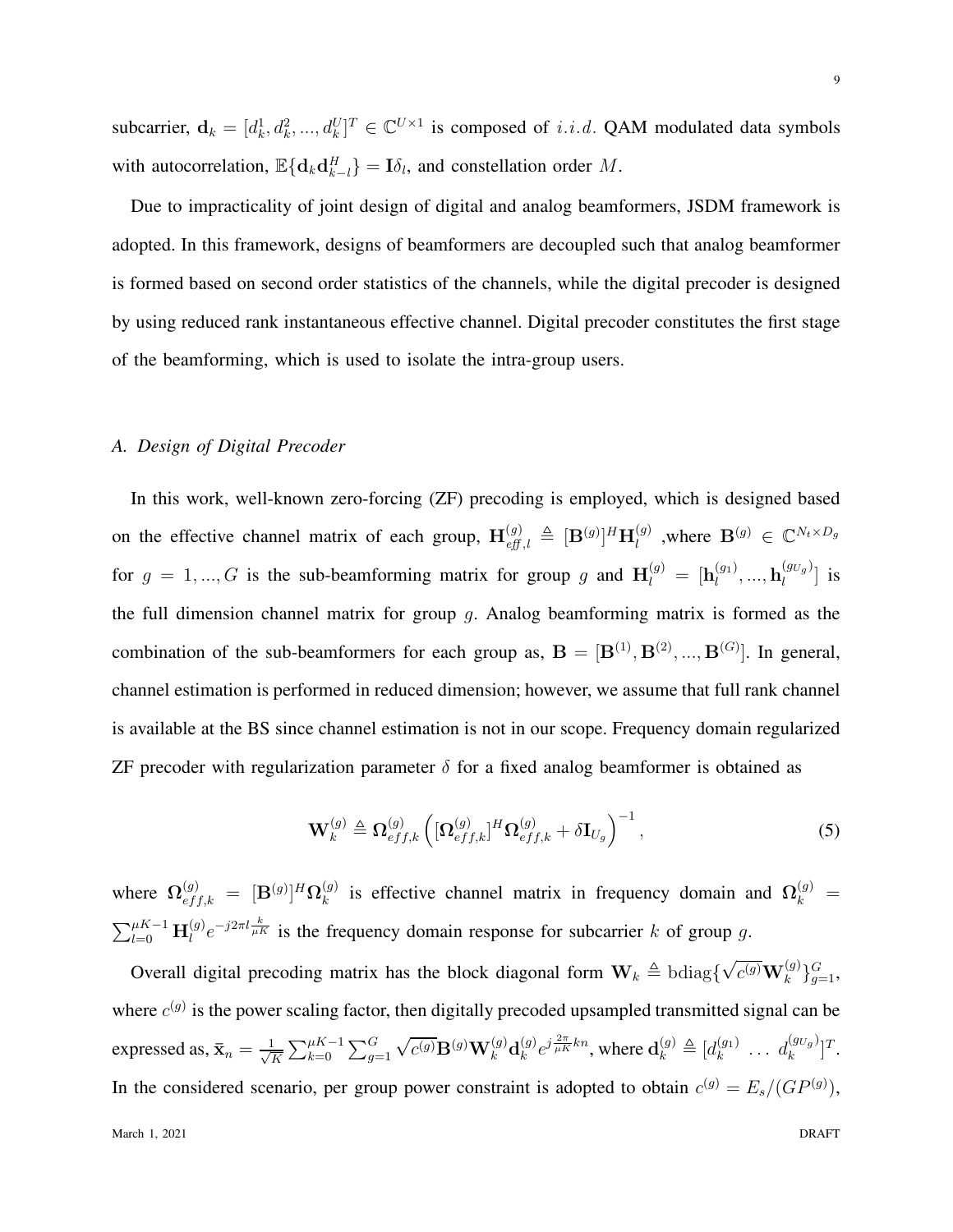where  $E_s = \mathbb{E}\{|\bar{\mathbf{x}}_n|^2\}$  is the total transmit power, and  $P^{(g)}$  is

<span id="page-9-0"></span>
$$
P^{(g)} \triangleq \frac{1}{K} \sum_{k=0}^{K-1} \text{Tr} \left\{ \mathbf{B}^{(g)} \mathbf{W}_k^{(g)} \left[ \mathbf{W}_k^{(g)} \right]^H \left[ \mathbf{B}^{(g)} \right]^H \right\}.
$$
 (6)

Based on the power constraint expression in [\(6\)](#page-9-0), it can be inferred that transmit power is kept constant for each channel realization.

## *B. Design of Analog Beamformer*

In hybrid structures, analog beamforming is applied to radiate the energy in the direction of the group of the intended user. Analog beamformers can be classified into two groups based on the antenna array structure, namely "fully connected" and "partially connected" arrays. In fully connected array architecture, shown in Fig. [2\(](#page-9-1)a), each antenna input is combination of all RF chains, while in partially connected array architecture, shown in Fig. [2\(](#page-9-1)b), each antenna input is dedicated to a single RF chain.



<span id="page-9-1"></span>Fig. 2. Analog beamforming architecutres (a) fully connected (b) partially connected architecure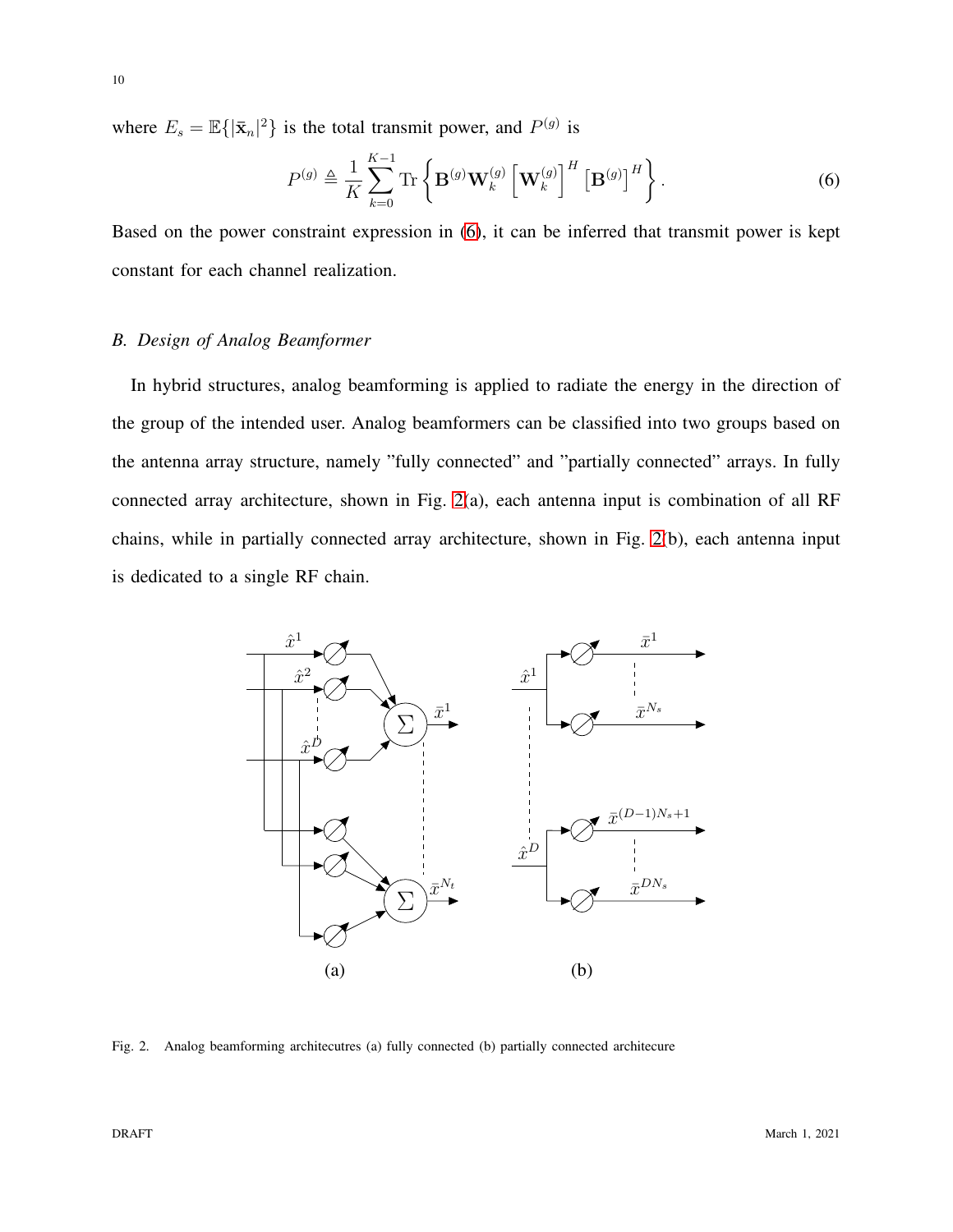*1) Fully Connected Array:* For this architecture, angle only generalized eigen beamformer (AO-GEB), which is shown to be nearly optimal for several criteria in [\[12\]](#page-28-5), is employed. Due to frequency domain equalization performed in OFDM modulation, CCM of the frequency domain response should be used in design of analog beamformer. Since each MPC of a group is independent, we can show that  $\mathbb{E}\{\Omega_k^{(g)}\}$  $_k^{(g)} [ \Omega_k^{(g)}$  $_{k}^{\left( g\right) }\mathbf{]}^{H}\}=\sum_{l=0}^{L_{g}}\mathbf{R}_{l}^{\left( g\right) }$  $\binom{g}{l}$ . Hence, summation of CCM's of MPC's is used in GEB design. For each group, a sub-beamformer is formed as the first dominant  $D_q$  eigenvectors of the generalized eigenvalue problem [\[12\]](#page-28-5)

$$
\mathbf{B}^{(g)} = \text{eigs}(\mathbf{R}_{sum}^{(g)}, \mathbf{R}_{sum}, D_g),\tag{7}
$$

where  $\mathbf{R}_{sum}^{(g)} \triangleq \frac{E_s}{G}$  $\frac{E_s}{G}\sum_{l=0}^{L_g-1} \mathbf{R}^{(g)}_l$  $l_l^{(g)}$  and  $\mathbf{R}_{sum} \triangleq \frac{E_s}{G}$  $\frac{E_s}{G} \sum_{g=1}^G \sum_{l=0}^{L_g-1} \mathbf{R}_l^{(g)} + N_o \mathbf{I}$ . In GEB, objective is to maximize the radiated power in the direction of the intended group while minimizing that of the other groups, and GEB here is a kind of statistical Capon beamformer for general-rank signal models [\[36\]](#page-29-10). Despite the fact that fully connected array architecture performs close to fully digital beamforming, it suffers from high complexity of implementation.

*2) Partially Connected Array:* Partially connected array architecture is a feasible structure to reduce the complexity of the array. For this architecture, analog beamforming matrix has the block diagonal form  $\mathbf{B}^{(g)}$  = bdiag $\{\mathbf{b}_1^{(g)}\}$  $\mathbf{h}_1^{(g)}, \mathbf{b}_2^{(g)}$  $\mathbf{b}_{2}^{(g)},...,\mathbf{b}_{D_{q}}^{(g)}$  $\{ \Phi_{D_g}^{(g)} \},$  where  $\mathbf{b}_d^{(g)} = [b_d^1, b_d^2, ..., b_d^{N_s}]^T \in \mathbb{R}$  $\mathbb{C}^{N_s \times 1}$  is the sub-beamformer for the antenna array with  $N_s$  antennas of  $d^{th}$  RF chain and B = bdiag $\{B^{(1)}, \ldots, B^{(G)}\}$ . Phase only beamforming is a common approach, in which beamforming is applied via phase shifters where  $|b_d^m| = 1 \ \forall d, m$ . In this work, DFT beamformer is employed for phase only subarray, which steers toward the AoA of the strong MPC of each user without considering inter-group interference [\[13\]](#page-28-6).

In addition to phase only subarray, we propose a novel sub-beamformer design method for partially connected array architecture based on generalized eigen beamforming. Since phase only beamformers cannot suppress the inter-group interference sufficiently, we adopt the GEB design, which is shown to be optimal for fully connected array architecture. In the proposed method,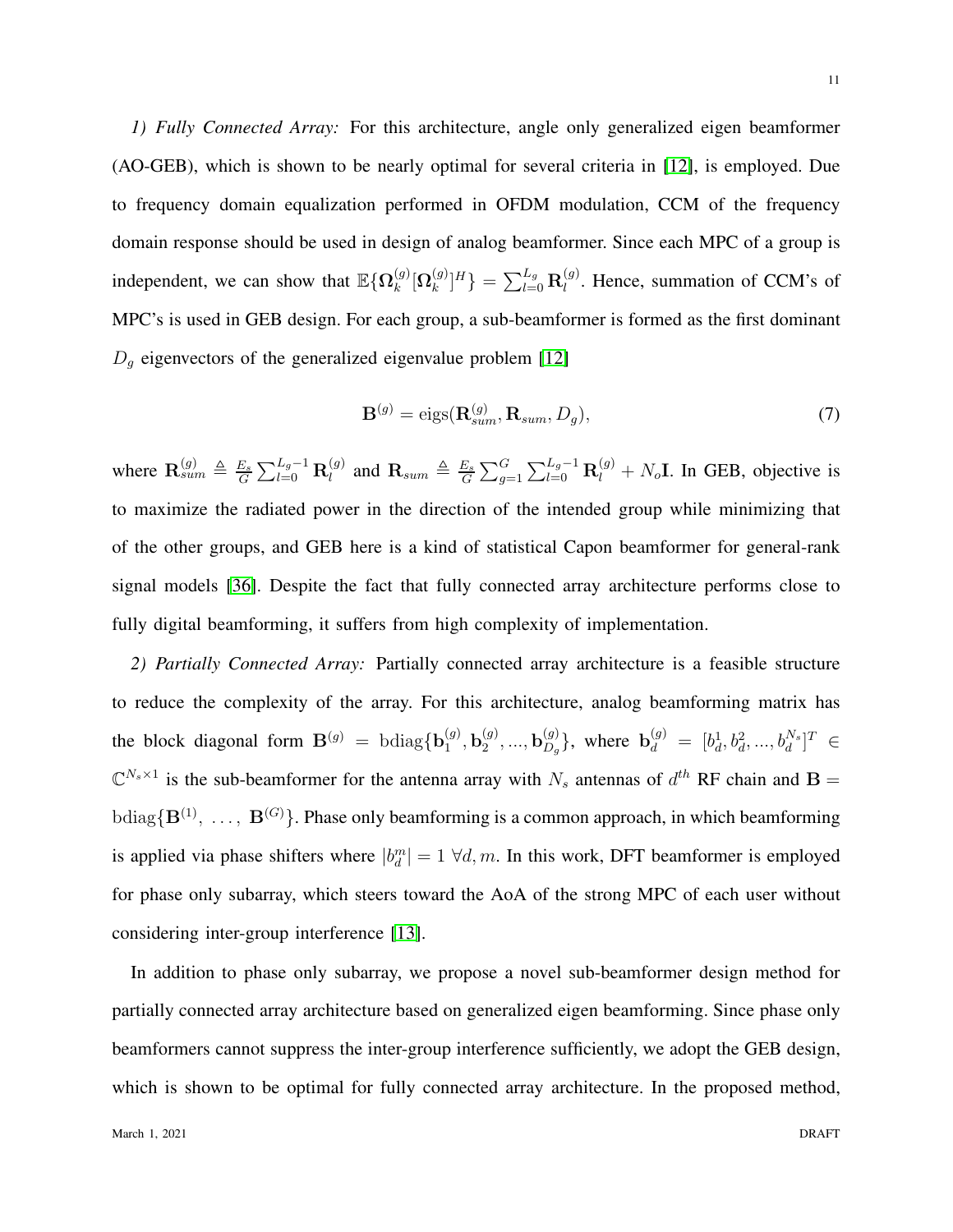each sub-beamformer is obtained as the eigenvectors of the eigenvalue problem

$$
[\mathbf{b}_1^{(g)}, \mathbf{b}_2^{(g)}, ..., \mathbf{b}_{D_g}^{(g)}] = \text{eigs}(\mathbf{R}_{sub,sum}^{(g)}, \mathbf{R}_{sub,sum}, D_g),
$$
(8)

where  $\mathbf{R}^{(g)}_{sub,sum} \triangleq \frac{E_s}{G}$  $\frac{E_s}{G}\sum_{l=0}^{L_g-1}\mathbf{R}_{sub,l}^{(g)}$  and  $\mathbf{R}_{sub,sum} \triangleq \frac{E_s}{G}$  $\frac{E_s}{G}\sum_{g=1}^G\sum_{l=0}^{L_g-1}\mathbf{R}^{(g)}_{sub,l}+N_o\mathbf{I}$ , where  $\mathbf{R}^{(g)}_{sub,l}\triangleq$  $\sum_{u=1}^{U_g} \mathbf{R}_{sub,l}^{(g_u)}$ , and  $\mathbf{R}_{sub,l}^{(g_u)} \in \mathbb{C}^{N_s \times N_s}$  is the sub-CCM of  $l^{th}$  MPC of user  $g_u$  in the reduced dimension, which is obtained by using an array of size  $N<sub>s</sub>$  placed at the origin. This yields a phase offset in the effective channel matrix; however, digital precoding makes necessary phase correction in digital domain.

#### IV. COMPENSATION METHODS FOR PA NONLINEARITIES

<span id="page-11-0"></span>Two methods will be presented in order to compensate the effects of PA nonlinearities. First method is the well known DPD, which aims to predict the distortion caused by the nonlinear PA and predistorts the signal such that overall transmitted signal has the desired form. The other compensation method is based on Bussgang decomposition for each subcarrier at the user terminal. This method corresponds to frequecy domain equalization for the linear channel formed by the memory of PA, which is not considered in design of the digital precoder.

## *A. DPD for Hybrid Beamforming Architecture*

In this section, we present the DPD design framework for hybrid beamforming architecture, which employs anti-beamforming in order to reduce the dimension of the observation space to the number of RF chains. In literature, there are several methods that address anti-beamforming, which is implemented by reverse phase shifting; however, these works consider phase only subarray networks as analog beamformer. However, this approach is not valid for the proposed GEB since beamforming gains are not unity in general and required anti-beamforming is more complicated. Consider the transmitted signal,  $y_n = [y_n^{(1)}, y_n^{(2)}, ..., y_n^{(N_t)}]^T$ , which can be expressed in terms of MP basis functions as  $y_n = \sum_{\varpi=-\Pi+1}^{\Pi-1} \sum_{v=0}^{\Upsilon-1} \alpha_{\varpi,v} \bar{\mathbf{x}}_{n-\varpi} \odot |\bar{\mathbf{x}}_{n-\varpi}|^{2v}$ , where  $\bar{\mathbf{x}}_n$  is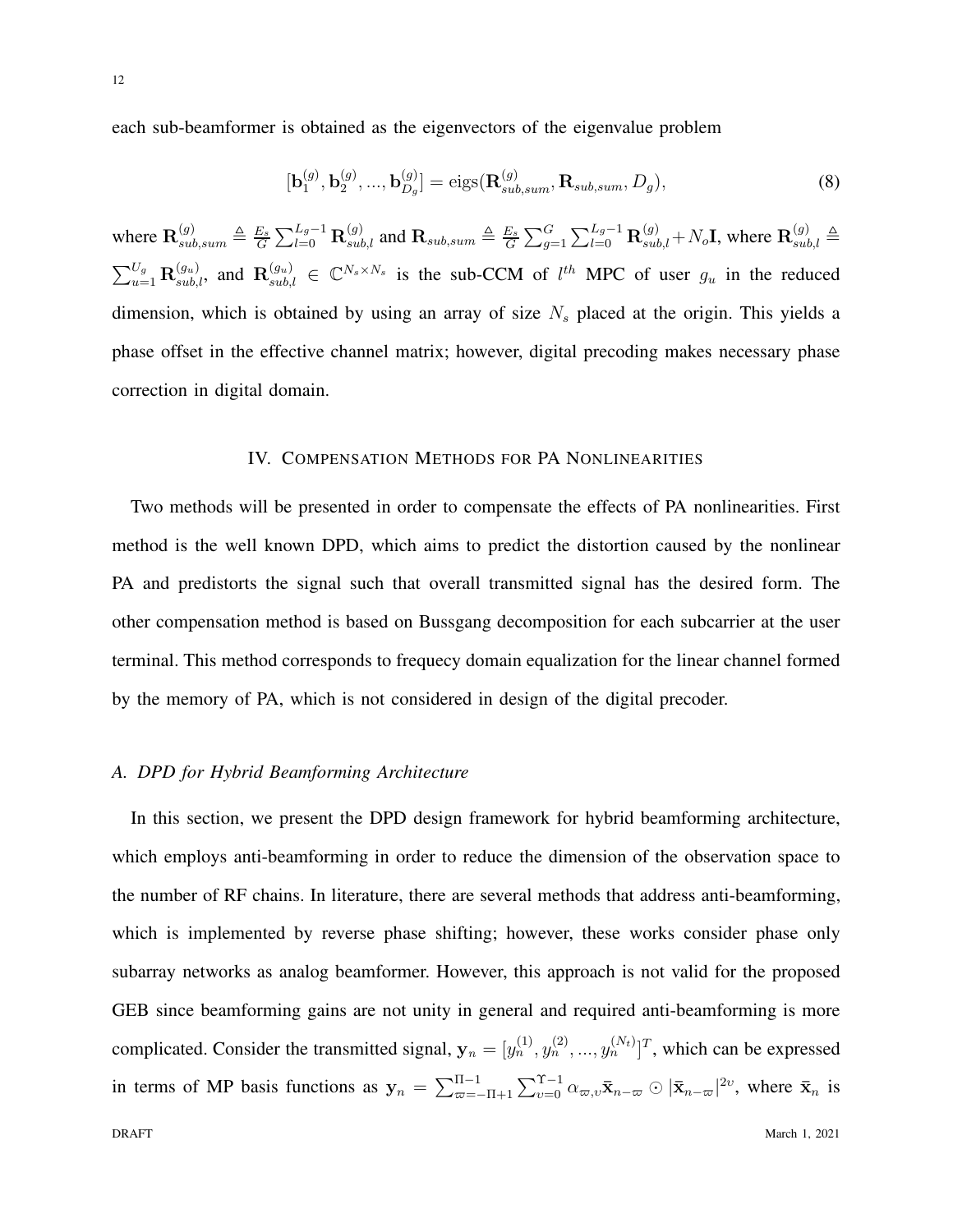the analog beamformed signal. By expressing  $\bar{\mathbf{x}}_n$  in terms of digital predistorted signal, one can obtain

$$
\mathbf{y}_n = \sum_{\varpi=-\Pi+1}^{\Pi-1} \sum_{v=0}^{\Upsilon-1} \alpha_{\varpi,v} [(\mathbf{B}\hat{\mathbf{x}}_{n-\varpi}) \odot |\mathbf{B}\hat{\mathbf{x}}_{n-\varpi}|^{2v}], \tag{9}
$$

where ⊙ denotes the Hadamard product and for simplicity all PA's are assumed to be identical. In the proposed architecture,  $N_t \times 1$  observation vector,  $y_n$ , is used to design D DPD units. Hence, it is necessary to project the  $N_t \times 1$  observations to the reduced dimension of  $D \times 1$ . For this purpose, consider the beamformed signal,  $\bar{\mathbf{x}}_u = \mathbf{B}\hat{\mathbf{x}}_n$ , where it can be written in terms of sub-beamformers  $\bar{\mathbf{x}}_u = \mathbf{B}^{(1)}\hat{\mathbf{x}}^{(1)} + \mathbf{B}^{(2)}\hat{\mathbf{x}}^{(2)} + \ldots + \mathbf{B}^{(G)}\hat{\mathbf{x}}^{(G)}$ .

In this study, anti-beamforming is performed by projecting the observation vector onto the subspaces, which are spanned by the sub-beamformers. DPD's for each group are designed based on the observation vector projected onto corresponding sub-beamformer space. Proposed approach employs pseudo-inverses of the sub-beamformers for the projection via anti-beamforming matrix,  $\mathbf{B}_{ab} = [(\mathbf{B}^{(1)}]^{\#})^T, ([\mathbf{B}^{(2)}]^{\#})^T, ..., ([\mathbf{B}^{(G)}]^{\#})^T]^T$ , where  $[\mathbf{B}^{(g)}]^{\#} = ([\mathbf{B}^{(g)}]^H \mathbf{B}^{(g)})^{-1} [\mathbf{B}^{(g)}]^H$  is the pseudo inverse matrix of  $B^{(g)}$ . Then the projected observation vector,  $\tilde{\mathbf{x}}_n = \mathbf{B}_{ab} \mathbf{y}_n$ , becomes

$$
\tilde{\mathbf{x}}_n = \alpha_{0,0} \mathbf{B}_{ab} \mathbf{B} \hat{\mathbf{x}}_n + \sum_{v=1}^{\Upsilon-1} \alpha_{0,v} \mathbf{B}_{ab} [(\mathbf{B} \hat{\mathbf{x}}_n) \odot |\mathbf{B} \hat{\mathbf{x}}_n|^{2v}] +
$$
\n
$$
\sum_{\substack{\varpi=-\Pi+1, \ \upsilon=0}}^{\Pi-1} \sum_{v=0}^{\Upsilon-1} \alpha_{\varpi,v} \mathbf{B}_{ab} [(\mathbf{B} \hat{\mathbf{x}}_{n-\varpi}) \odot |\mathbf{B} \hat{\mathbf{x}}_{n-\varpi}|^{2v}],
$$
\n(10)

<span id="page-12-0"></span>where  $B_{ab}B \approx I_D$  since sub-beamformers are designed to be nearly orthogonal to each other. Second and third terms in [\(10\)](#page-12-0) correspond to remaining interference, which depends on the distorted signals on all RF chains due to nonlinearity. Power of the interference term limits the performances of DPD's since each DPD is designed by using a single RF chain. After obtaining the projected values, one can form the error signal as  $e_n = \hat{x}_n - \tilde{x}_n$ . Error signal,  $e_n$ , is used to design the polynomial DPD by using indirect learning architecture (ILA) for  $d^{th}$  RF branch

$$
\hat{x}_n^{(d)} = \sum_{\varpi=-\Pi'+1}^{\Pi'-1} \sum_{v=0}^{\Upsilon'-1} w_{\varpi,v}^d x_{n-\varpi}^{(d)} |x_{n-\varpi}^{(d)}|^{2v},\tag{11}
$$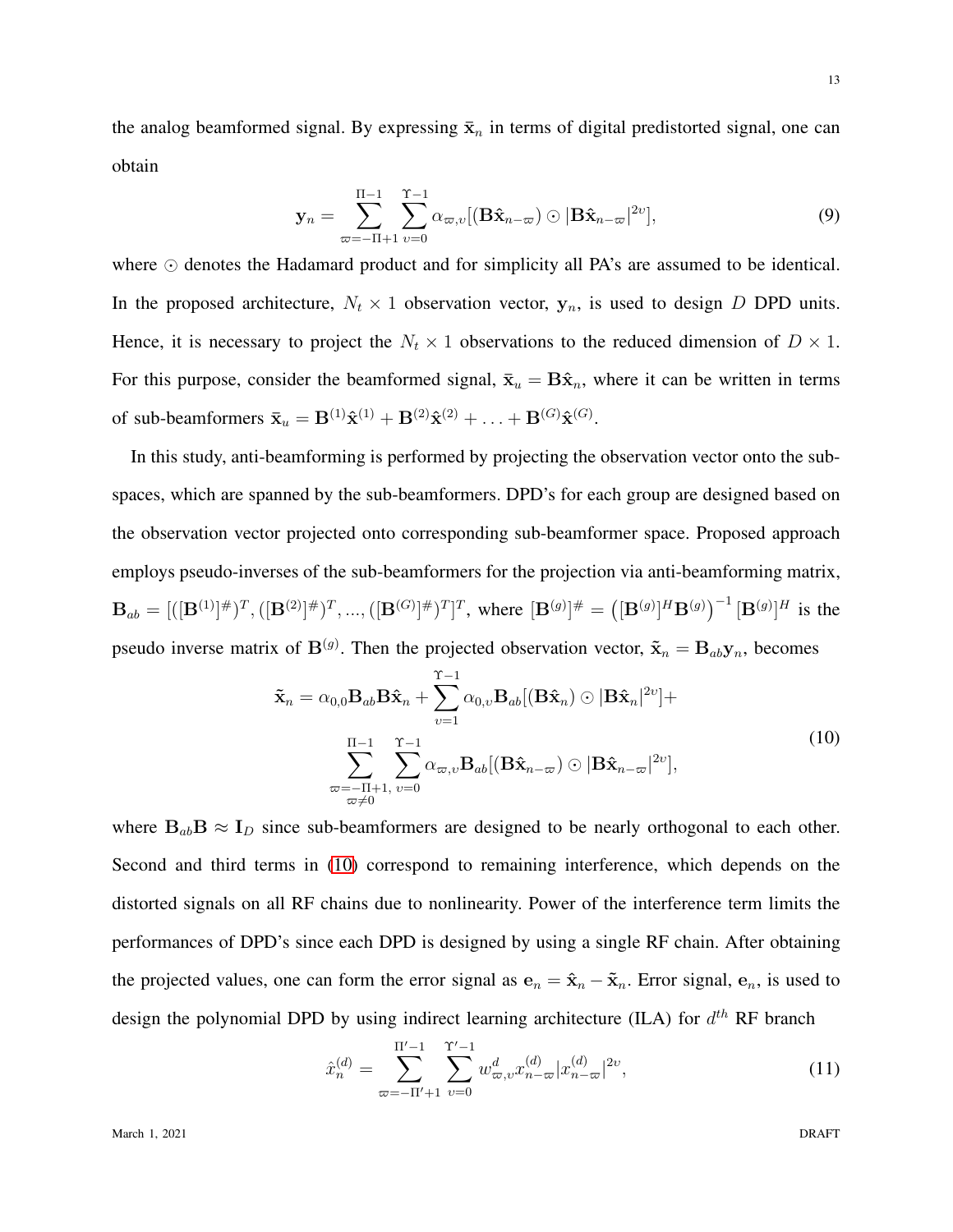where,  $w_{\varpi,\upsilon}^d$  are the DPD coefficients and they can be found by using least squares (LS) method proposed in [\[33\]](#page-29-7) as

$$
\mathbf{w}_b^d = \mathbf{w}_{b-1}^d + \beta (\mathbf{X}_d^H \mathbf{X}_d)^{-1} \mathbf{X}_d^H \mathbf{e}^{(d)},
$$
\n(12)

where  $w_b^d$  is the DPD coefficient vector calculated at  $b^{th}$  block,  $X_d$  is the observation matrix whose elements are  $\tilde{x}_{n-\varpi}^{(d)}|\tilde{x}_{n-\varpi}^{(d)}|^{2\nu}$ ,  $e^{(d)} \triangleq [e_n[d] e_{n-1}[d] ... e_{n-P+1}[d]]^T$  is the error vector for  $d^{th}$  RF branch, where  $e_n[d]$  is the  $d^{th}$  element of  $e_n$ , P is the number of samples, and  $\beta$  is the step-size for the adaptation. In this study, memory and nonlinearity order for the DPD is chosen as  $\Pi' = 4$  and  $\Upsilon' = 4$ , respectively.

## *B. Post Equalization at User Terminal*

A linear post equalizer is proposed in order to compensate the memory effects of PA's on the transmit chain as a simpler alternative to DPD. At BS, a pre-equalization is applied by means of digital precoding based on CSI acquired by uplink training. However, there is an undesired linear channel due to memory of PA's, which is ignored during the design of digital precoder. Therefore, an equalization procedure is necessary at the receiver side. In this work, Bussgang decomposition is applied for each sub-carrier at the receiver. Received signal at  $g_u^{th}$  user after FFT operation for each subcarrier,  $r_k^{(g_u)}$  $\binom{[g_u]}{k}$ , can be expressed as [\[24\]](#page-29-11)

$$
r_k^{(g_u)} = \alpha_k^{(g_u)} d_k^{(g_u)} + \eta_k^{(g_u)},\tag{13}
$$

where  $\alpha_k^{(g_u)}$  $\binom{g_u}{k}$  is the frequecy domain Bussgang coefficient and  $\eta_k^{(g_u)}$  $\kappa_k^{(g_u)}$  is the distortion term. Since Bussgang coefficient is defined for each subcarrier, it can be interpreted as the frequency domain channel for the corresponding subcarrier as

<span id="page-13-0"></span>
$$
\alpha_k^{(g_u)} = \frac{\mathbb{E}\{r_k^{(g_u)}[d_k^{(g_u)}]^*\}}{\mathbb{E}\{|d_k^{(g_u)}|^2\}}.
$$
\n(14)

By using scalar channel coefficient given in [\(14\)](#page-13-0), symbol estimate is obtained as

$$
\hat{d}_k^{(g_u)} = \frac{r_k^{(g_u)}}{\alpha_k^{(g_u)}}.
$$
\n(15)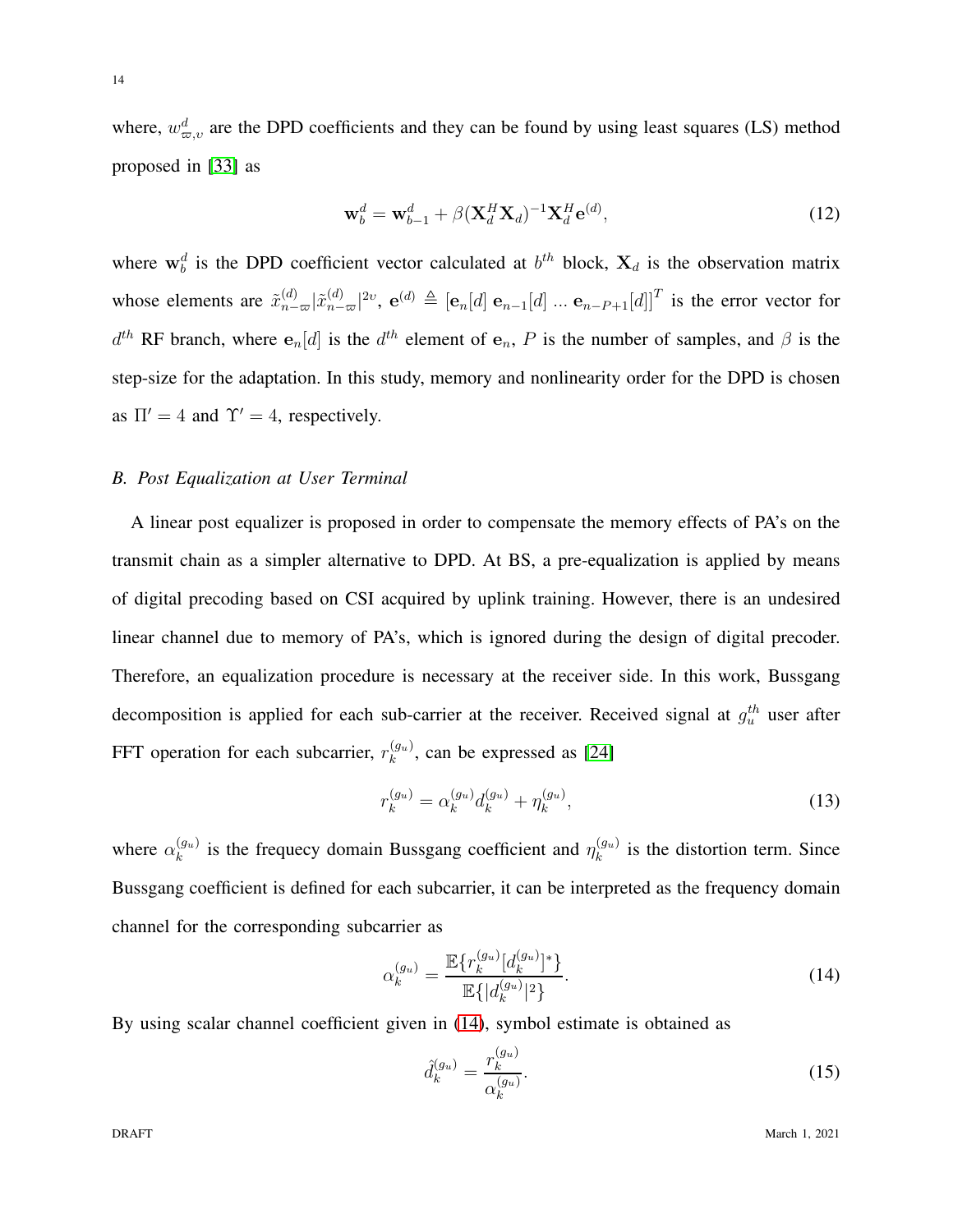#### V. PERFORMANCE MEASURES

<span id="page-14-0"></span>In this study, performances of the beamforming structures are evaluated via several performance criteria. Firstly, power spectral density (PSD) of the received signal at different locations are evaluated. Beampatterns for the in-band and out-of-band radiation are presented in order to understand the effect of hybrid beamforming on the radiation pattern for different architectures. Then, by using GMI metric, AIR's for the considered architectures are obtained via the mismatched capacity framework. Lastly, a comprehensive analysis on BER performance is pursued by deriving signal to interference plus noise ratio (SINR) expressions for different array architectures.

## *A. Radiation Patterns*

Radiation pattern is evaluated by investigating the PSD of the recieved signal at different angles. For this purpose, channel for any direction,  $(\theta)$ , is approximated as the steering vector,  $\mathbf{a}^H(\theta)$ , pointing that direction. Then PSD,  $S_r^{\theta}(f) = \sum_{t=-\infty}^{\infty} R_t^{\theta} e^{-j2\pi ft}$ , is obtained by taking the Fourier Transform of the autocorrelation function,  $R_t^{\theta} = \mathbb{E}[r_n^{\theta}(r_{n-t}^{\theta})^H]$ , of the artificially generated received signal,  $r_n^{\theta} = \mathbf{a}^H(\theta) \mathbf{y}_n$ . Using  $S_r^{\theta}(f)$ , in-band and out-of-band radiation powers are calculated as

$$
P_{ib}(\theta) = \int_{-B/2}^{B/2} S_r^{\theta}(f) df, \quad P_{ob}(\theta) = \max \left\{ \int_{-3B/2}^{-B/2} S_r^{\theta}(f) df, \int_{B/2}^{3B/2} S_r^{\theta}(f) df \right\}, \tag{16}
$$

where  $P_{ib}(\theta)$  and  $P_{ob}(\theta)$  are the in-band and OOB radiation patterns in  $\theta$  direction respectively, and  $B = \frac{2\pi}{\mu}$  $\frac{2\pi}{\mu}$  is the normalized signal bandwidth.

# *B. Generalized Mutual Information (GMI)*

In this section, mismatched GMI concept, which is used to obtain a lower bound for the achievable rate for the channels with unknown probability density function (PDF), is presented. In the considered problem, PA can be considered as a nonlinear channel, whose PDF is not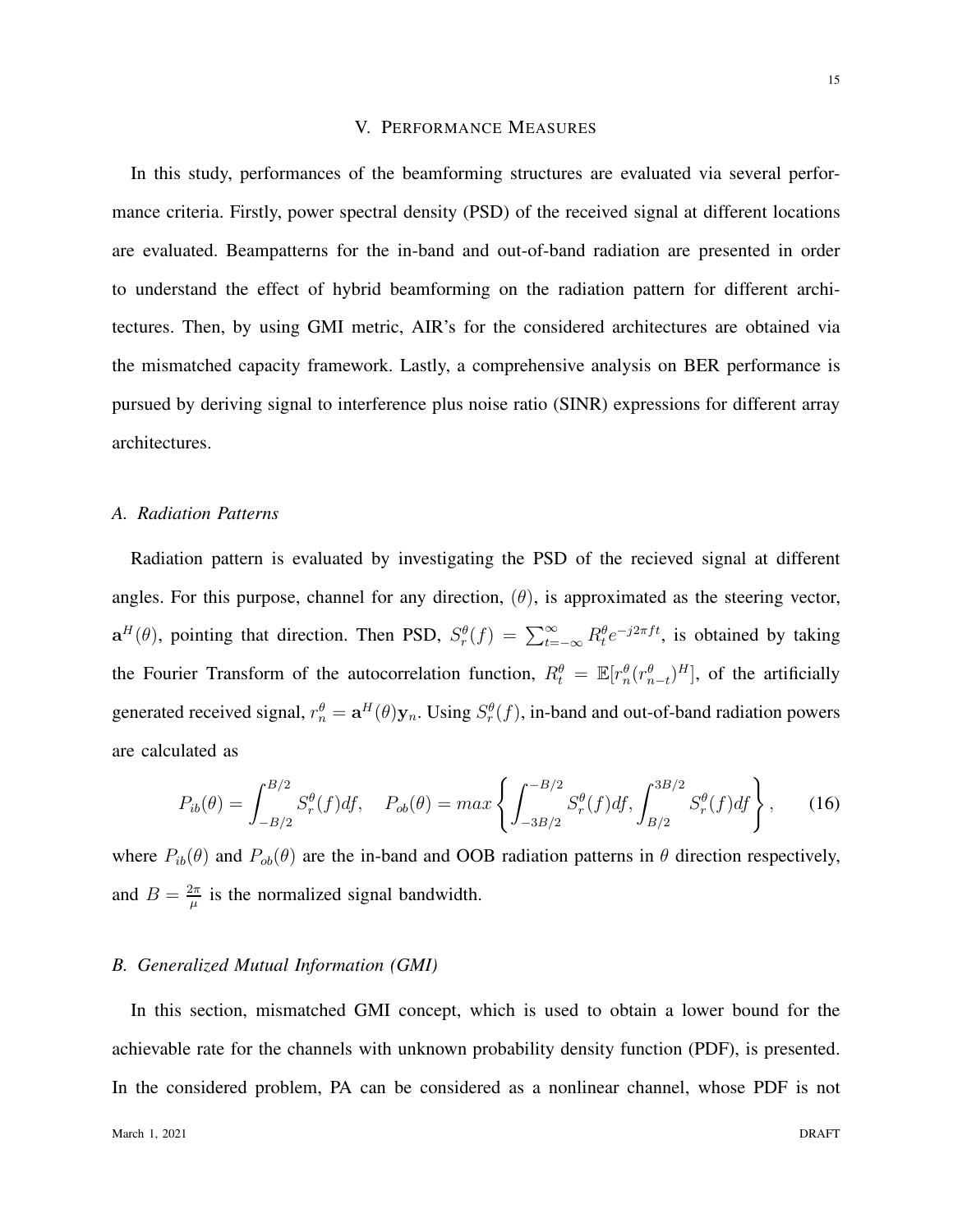known. In [\[29\]](#page-29-4), constrained capacity for the channels with known PDF is expressed by using GMI as

$$
C = \log_2 M - E_{d,r} \left[ \log_2 \left( \frac{\sum_{d' \in A_d} p(r|d')}{p(r|d)} \right) \right],\tag{17}
$$

where  $A_d$  is QAM symbol alphabet, M is the modulation order.  $p(r|d)$  is the conditional PDF of the decoded signal r given that symbol d is sent. In AWGN channel case,  $p(r|d)$  has the Gaussian form; however, due to the nonlinearity caused by PA, Gaussian PDF is not valid. Thus, in this study, we employ an approximation of this PDF so that mismatched capacity introduced in [\[30\]](#page-29-12)– [\[32\]](#page-29-5), can be employed. A lower bound on the mismatched decoding capacity, where assumed PDF is utilized, is expressed as

<span id="page-15-2"></span>
$$
C_M = \log_2 M - E_{d,r} \left[ \log_2 \left( \frac{\sum_{d' \in A_d} \tilde{p}(r|d')}{\tilde{p}(r|d)} \right) \right],\tag{18}
$$

where  $\tilde{p}(r|d')$  is the mismatched PDF.

In order to write the mismatched PDF, one should relate the decoded symbol to actual symbol. For this purpose, we use Bussgang theorem in order to decompose the signal into desired and distortion terms in frequency domain as,  $r_k = \hat{\alpha}_k d_k + \eta_k$ , where  $\hat{\alpha}_k$  is the Bussgang coefficient per subcarrier and  $\eta_k$  is the distortion term with power  $\sigma_{\eta_k}^2 = \mathbb{E}[\eta_k^H \eta_k]$  and it is orthogonal to linear signal term,  $\mathbb{E}\left[d_k^H\eta_k\right]=0$ . Bussgang coefficient,  $\hat{\alpha}_k$  and the distortion variance,  $\sigma_{\eta_k}^2$  for each subcarrier  $k = 0, 1, \ldots, K - 1$  can be found by Wiener filtering

<span id="page-15-3"></span>
$$
\hat{\alpha}_k = \frac{\mathbb{E}[d_k^H r_k]}{\mathbb{E}[d_k^H d_k]}, \qquad \sigma_{\eta_k}^2 = \mathbb{E}[|r_k - \hat{\alpha}_k d_k|^2], \qquad (19)
$$

and mismatched PDF is expressed in terms of Bussgang coefficient and the distortion power as

<span id="page-15-1"></span>
$$
\tilde{p}(r_k|d_k) = \frac{1}{\pi \sigma_{\eta_k}^2} \exp\left(-\frac{|r_k - \hat{\alpha}_k d_k|^2}{\sigma_{\eta_k}^2}\right),\tag{20}
$$

which is valid for systems that utilizes equalization at UT's. Also, mismatch PDF can also be written for the systems without any receiver processing by replacing  $\hat{\alpha}_k$  with  $\hat{\alpha}$ , which is a single phase and amplitude correction term defined as

<span id="page-15-0"></span>
$$
\hat{\alpha} = \frac{\sum_{k=0}^{K-1} r_k d_k^*}{\sum_{k=0}^{K-1} |d_k|^2}.
$$
\n(21)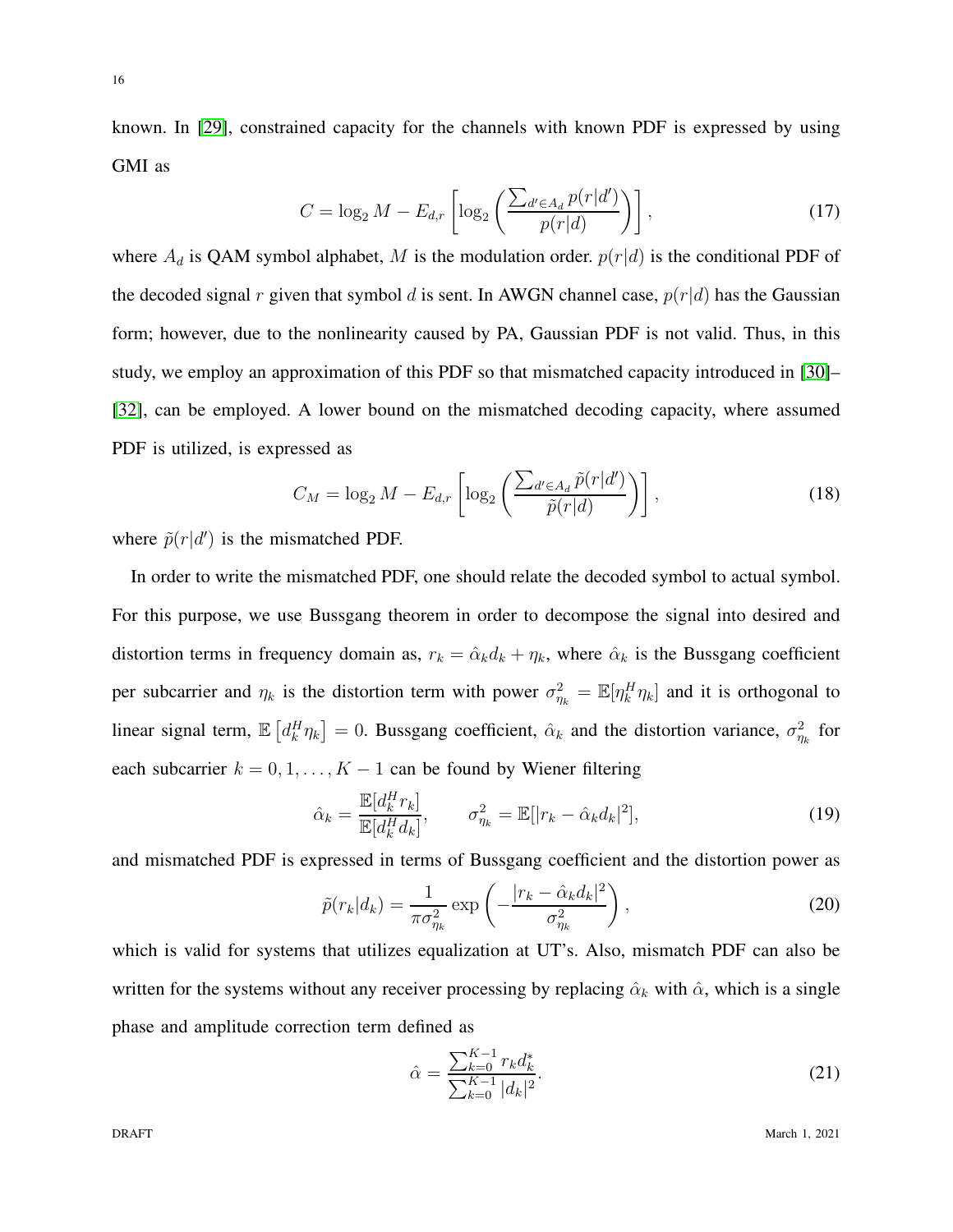Bussgang coefficient defined in [\(21\)](#page-15-0) can also be used for the systems employing DPD at the transmitter since DPD also compensates the memory effects of the PA's. Hence, equalization at UT is not necessary. Finally, achievable capacity bound can be obtained by inserting mismatch PDF expression [\(20\)](#page-15-1) into [\(18\)](#page-15-2) after averaging over subcarriers. In [\(19\)](#page-15-3) and [\(21\)](#page-15-0), Bussgang coefficients are considered as independent of constellation point due to multiplexing of different symbols in precoders.

#### *C. Bit-Error-Rate Analysis*

A comprehensive analysis on BER performances of the different array structures is carried out to obtain an analytical approximation for probability of bit error. A general Bussgang decomposition is developed for multidimensional signal domain in which Bussgang coefficient has a matrix form rather than a single scalar due to correlation between signals on different antennas. Based on proposed Bussgang decomposition, SINR expression is obtained and BER is expressed as a function of SINR. For this purpose, nonlinear channel is modelled in frequency domain for different array architectures. For the rest of the analysis, digitally precoded,  $x<sub>k</sub><sup>f</sup>$  $k^J$ , and analog beamformed,  $y_k^f$  $k<sub>k</sub>$ , signals are defined in frequency domain as

$$
\mathbf{x}_{k}^{f} = \frac{1}{\sqrt{\mu K}} \sum_{n=0}^{\mu K - 1} \mathbf{x}_{n} e^{-j\frac{2\pi}{\mu K}nk}, \qquad \mathbf{y}_{k}^{f} = \frac{1}{\sqrt{\mu K}} \sum_{n=0}^{\mu K - 1} \mathbf{y}_{n} e^{-j\frac{2\pi}{\mu K}nk}.
$$
 (22)

*1) Fully Connected Array:* Conventional approaches consider Bussgang decomposition on PA basis; however, in this work, we propose a new decomposition scheme where analog beamformer is also taken into account together with PA's. Consequently, a spatio-frequency Bussgang decomposition is performed which is a mapping from reduced dimensional digital precoded signal vector,  $\mathbf{x}_k^f$  $k$ , to full dimensional transmitted signal,  $y_k^f$  $k<sub>k</sub>$ . Motivated by this approach, Bussgang decomposition is applied in matrix-vector form for each frequency bin,  $k$ , as

<span id="page-16-0"></span>
$$
\mathbf{y}_k^f = \mathbf{A}_k \mathbf{x}_k^f + \boldsymbol{\eta}_k,\tag{23}
$$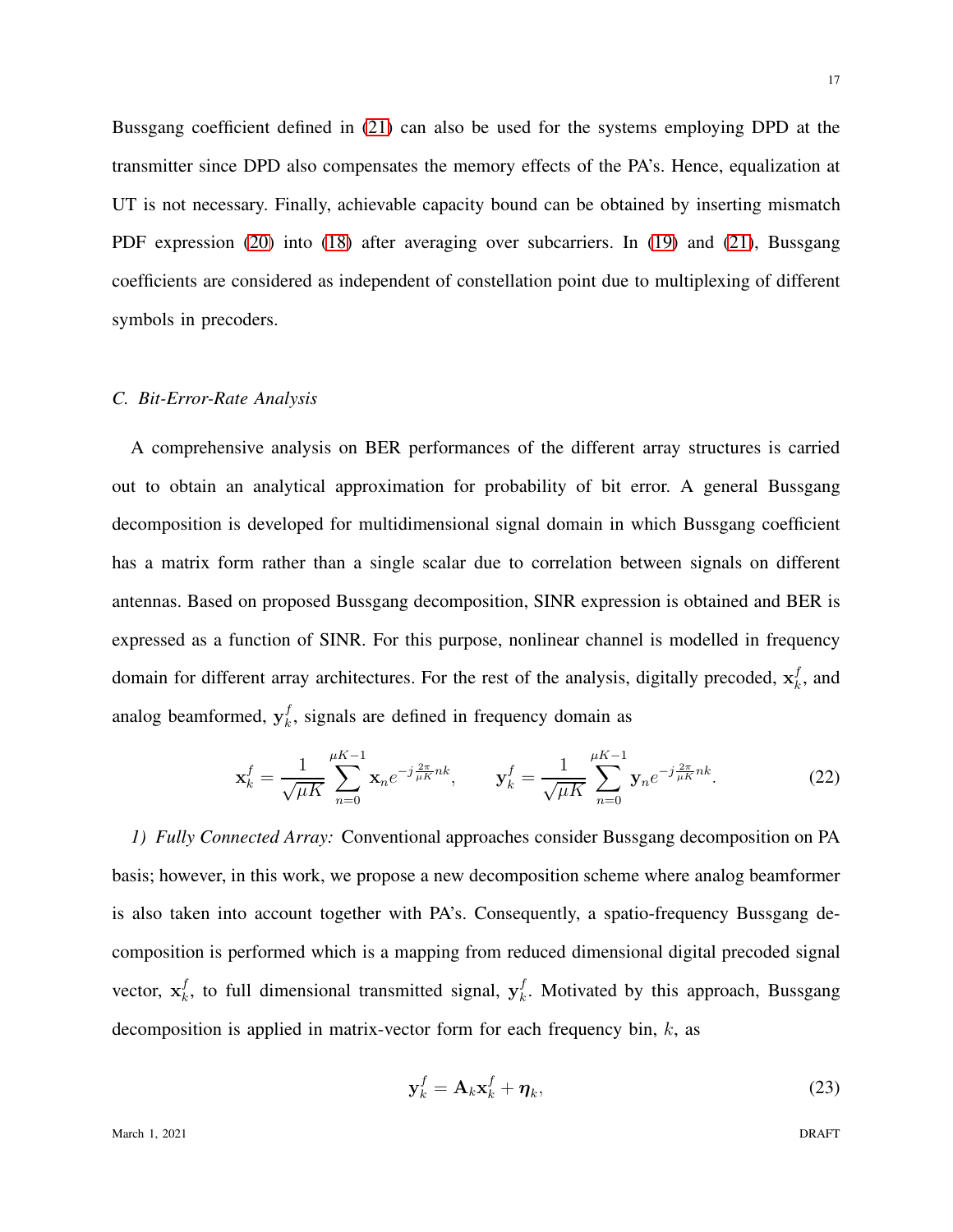where  $A_k \in \mathbb{C}^{N \times D}$  can be considered as the linearized analog beamforming matrix after nonlinear amplification and  $\boldsymbol{\eta}_k \in \mathbb{C}^{N_t \times 1}$  is the nonlinear distortion vector for  $k = 0, 1, ..., \mu K - 1$ . In addition,  $A_k$  can be written in terms of sub-beamformers as  $A_k = [A_k^{(1)}]$  $_{k}^{\left( 1\right) },\mathbf{A}_{k}^{\left( 2\right) }$  $\mathbf{A}^{(2)}_k,...,\mathbf{A}^{(G)}_k$  $\binom{(\mathbf{G})}{k},$ which will be used later while defining different interference terms.  $A_k$  can be obtained as the generalization of the scalar Bussgang decomposition to matrix form

$$
\mathbf{A}_k = \mathbb{E}\left[\mathbf{y}_k^f(\mathbf{x}_k^f)^H\right] \left(\mathbb{E}\left[\mathbf{x}_k^f(\mathbf{x}_k^f)^H\right]\right)^{-1}.\tag{24}
$$

One should note that if all the PA's were linear then Bussgang matrix would be analog beamformer matrix,  $A_k = B$ . Due to correlation between different antennas, distortion terms are also correlated. Hence autocorrelation matrix for the distortion vector,  $\mathbf{R}_{\eta}^{k}$ , is computed as

$$
\mathbf{R}_{\eta}^{k} \triangleq \mathbb{E}[\eta_{k}\eta_{k}^{H}] = \mathbb{E}\left[\left(\mathbf{y}_{k}^{f} - \mathbf{A}_{k}\mathbf{x}_{k}^{f}\right)\left(\mathbf{y}_{k}^{f} - \mathbf{A}_{k}\mathbf{x}_{k}^{f}\right)^{H}\right].
$$
 (25)

*2) Partially Connected Array:* In partially connected array structure, Bussgang coefficients are defined as vectors for each sub-array since each sub-array is driven by a single RF chain. Hence, transmitted signal for the sub-array of  $g_d^{th}$  RF chain can be expressed as

<span id="page-17-0"></span>
$$
\mathbf{y}_{k}^{(g_d),f} = \mathbf{a}_{k}^{(g_d)} x_{k}^{(g_d),f} + \eta_{k}^{(g_d)}, \quad d = 1,\ldots,D_g \quad g = 1,\ldots,G
$$
 (26)

where  $g_d$  is the  $d^{th}$  RF chain for group g. Then linearized sub-beamformer can be expressed as

$$
\mathbf{A}_k^{(g)} = \mathbf{e}_{G,g} \otimes \sum_{d=1}^{D_g} \mathbf{E}_{D_g,d} \otimes \mathbf{a}_k^{(g_d)}, \qquad (27)
$$

where  $\otimes$  denotes Kronecker product,  $e_{G,g}$  is the G dimensional elementary vector whose elements are 0 except  $g^{th}$  entry which is 1, and  $\mathbf{E}_{D_g,d}$  is the  $D_g$  dimensional elementary matrix whose elements are 0 except  $d^{th}$  diagonal entry which is 1. By using signal model given in [\(26\)](#page-17-0), one can define Bussgang vector for partially connected array as

$$
\mathbf{a}_{k}^{(g_d)} = \frac{\mathbb{E}\left[\mathbf{y}_{k}^{(g_d),f}\left(x_{k}^{(g_d),f}\right)^{*}\right]}{\mathbb{E}[[x_{k}^{(g_d),f}]^{2}]},
$$
\n(28)

and distortion covariance matrix,  $\mathbf{R}_{\eta}^{k} = \text{bdiag}\left\{\text{bdiag}\left\{\mathbf{R}_{\eta}^{(g_{d}),k}\right\}_{d=1}^{D_{g}}\right\}_{g=1}^{G}$ , has the block diagonal form since only the distortion terms in the same subarray are correlated, where  $\mathbf{R}_{\eta}^{(g_d),k} \triangleq$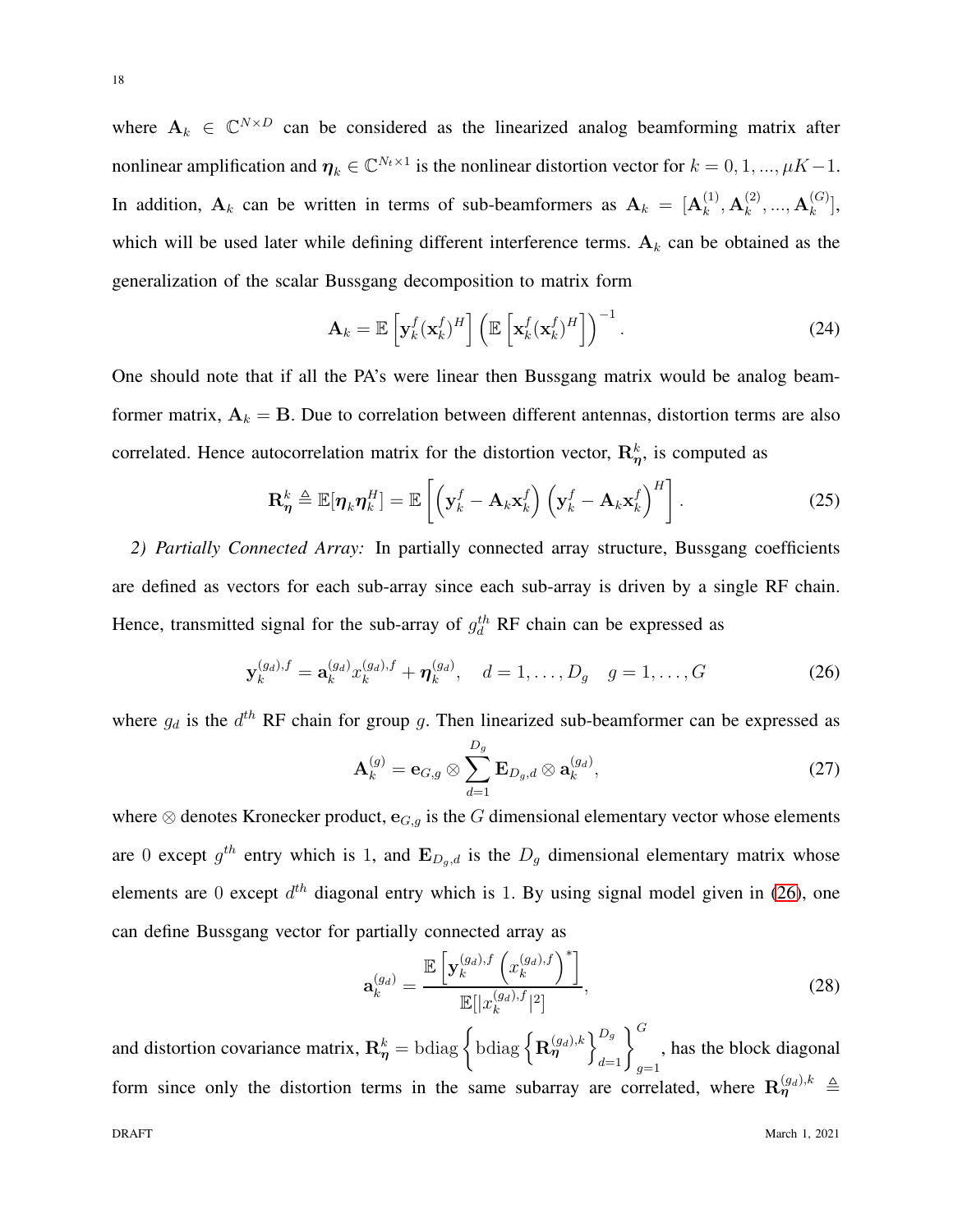$$
\mathbb{E}\left[\boldsymbol{\eta}_k^{(g_d)}\left(\boldsymbol{\eta}_k^{(g_d)}\right)^H\right] = \mathbb{E}\left[(\mathbf{y}_k^{(g_d),f} - \mathbf{a}_k^{(g_d)}x_k^{(g_d),f})(\mathbf{y}_k^{(g_d),f} - \mathbf{a}_k^{(g_d)}x_k^{(g_d),f})^H\right]
$$
 is the autocorrelation matrix of the distortion terms of  $g_d^{th}$  subarray.

*3) Fully Digital Beamforming:* For fully digital beamforming architectures, the standard Bussgang decomposition can be applied for each antenna in the system

$$
y_k^{m,f} = a_k^{(m)} x_k^{(m),f} + \eta_k^{(m)}, \quad k = 0, \dots, \mu K - 1,
$$
\n(29)

where  $a_k^{(m)}$  $\binom{m}{k}$  is the Bussgang coefficient for  $m^{th}$  antenna defined as in [\(19\)](#page-15-3).

Having introduced the spatio-frequency Bussgang decomposition in multidimensional domain, equivalent received signal model at UT's can be obtained. Firstly, consider the input to nonlinear channel before the analog beamformer

$$
\mathbf{x}_n = \frac{1}{\sqrt{K}} \sum_{k=0}^{\mu K - 1} \text{bdiag}\{\sqrt{c^{(g)}} \mathbf{W}_k^{(g)}\}_{g=1}^G \mathbf{d}_k e^{j\frac{2\pi}{\mu K}kn},
$$
(30)

and also define the channel of the user  $g_u$  in frequency domain as the  $u^{th}$  column of the channel matrix in frequency domain,  $\boldsymbol{\omega}_k^{(g_u)} \triangleq \boldsymbol{\Omega}_k^{(g)}$  $\mathbf{R}_{k}^{(g)}[:, u]$  and digital precoder for the same user is  $\mathbf{w}_{k}^{(g_u)} \triangleq$  $\mathbf{W}_k^{(g)}[:, u]$  for  $u = 1, ..., U_g$ . After taking DFT at UT for user  $g_u$ , one can express the received signal in frequency domain by using [\(23\)](#page-16-0) as

$$
r_k^{(g_u),f} = [\omega_k^{(g_u)}]^H \mathbf{y}_k^f + \nu_k^{(g_u),f}, \qquad k = 0, 1, ..., K - 1
$$
  
\n
$$
= [\omega_k^{(g_u)}]^H (\mathbf{A}_k \mathbf{x}_k^f + \boldsymbol{\eta}_k) + \nu_k^{(g_u),f},
$$
  
\n
$$
= [\omega_k^{(g_u)}]^H \left[ \sum_{g=1}^G \sqrt{\frac{c_g}{K}} \mathbf{A}_k^{(g)} \mathbf{W}_k^{(g)} \mathbf{d}_k^{(g)} + \boldsymbol{\eta}_k \right] + \nu_k^{(g_u),f}.
$$
\n(31)

<span id="page-18-1"></span><span id="page-18-0"></span>Received signal in [\(31\)](#page-18-0) is decomposed such that each interference term can be measured as

$$
r_k^{(g_u)} = \underbrace{\sqrt{\frac{c^{(g)}}{K}} [\omega_k^{(g_u)}]^H \mathbf{A}_k^{(g)} \mathbf{w}_k^{(g_u)} d_k^{(g_u)}}_{\text{desired signal term}} + \underbrace{\sqrt{\frac{c^{(g)}}{K}} \sum_{u'=1}^{U_g} [\omega_k^{(g_u)}]^H \mathbf{A}_k^{(g)} \mathbf{w}_k^{(g_{u'})} d_k^{(g_{u'})}}_{\text{intra-group interference}}
$$
\n
$$
+ \underbrace{\sum_{g'=1}^G \sqrt{\frac{c^{(g')}}{K}} [\omega_k^{(g_u)}]^H \mathbf{A}_k^{(g')} \mathbf{W}_k^{(g')} d_k^{(g')} + [\omega_k^{(g_u)}]^H \mathbf{\eta}_k}_{\text{nonlinear distortion}} + \underbrace{\nu_k^{(g_u),f}}_{\text{AWGN}}.
$$
\n(32)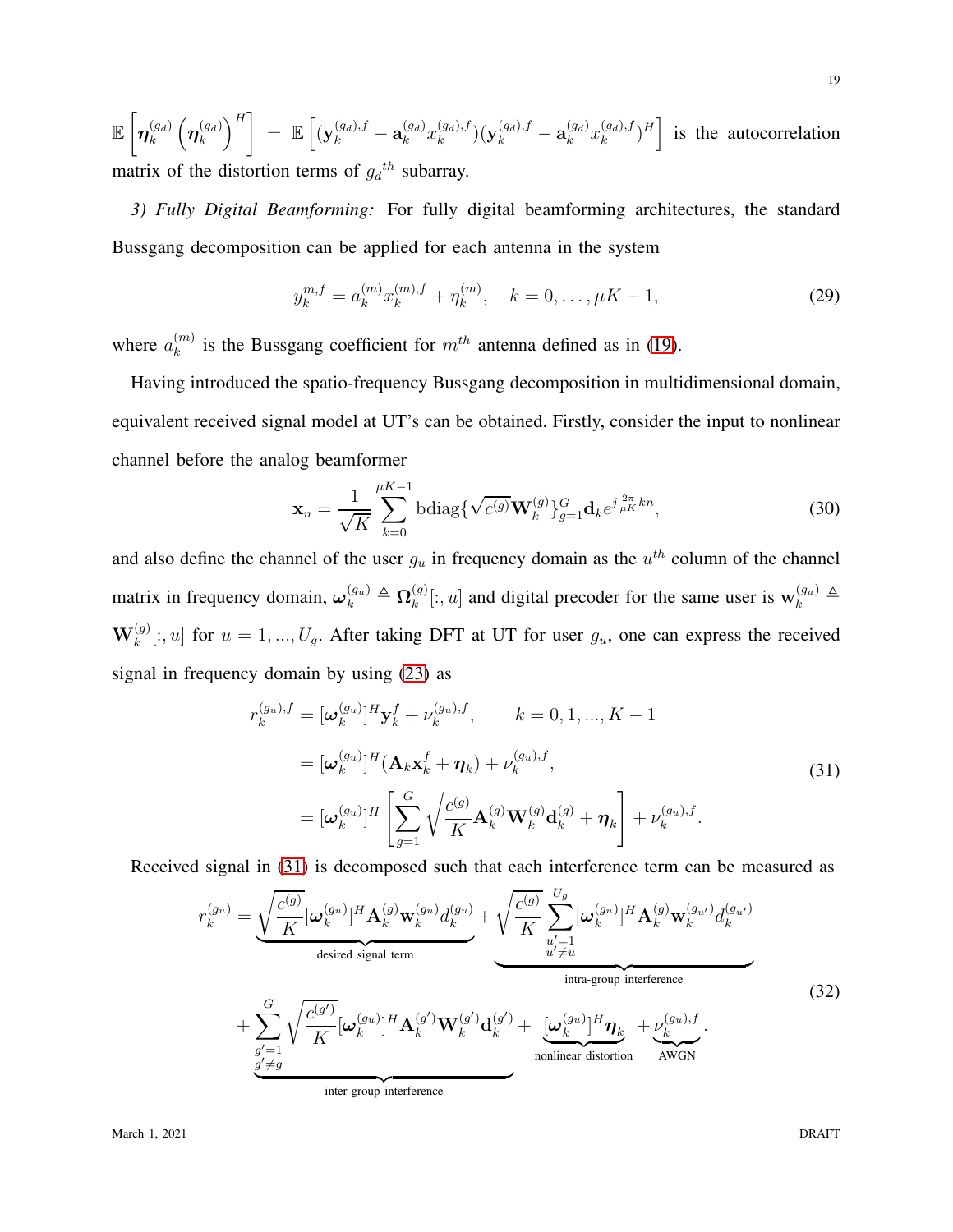By using [\(32\)](#page-18-1), average received SINR at the UT for a particular channel is obtained as

<span id="page-19-1"></span>
$$
SINR_k^{(g_u)} = \frac{\mathbb{E}_{\mathbf{H}}\left[\frac{c^{(g)}}{K}\left|[\boldsymbol{\omega}_k^{(g_u)}]^H \mathbf{A}_k^{(g)} \mathbf{w}_k^{(g_u)}\right|^2 \middle| \mathbf{h}^{(g_u)}\right]}{\mathbb{E}_{\mathbf{H}}\left[\sigma_{I,N,k}^2 \middle| \mathbf{h}^{(g_u)}\right]}
$$
(33)

where  $\sigma_{I,N,k}^2$  is the total interference-plus-noise power expressed as

$$
\sigma_{I,N,k}^{2} = \frac{c^{(g)}}{K} \sum_{\substack{u'=1 \ u'\neq u}}^{U_g} |[\omega_k^{(g_u)}]^H \mathbf{A}_k^{(g)} \mathbf{w}_k^{(g_{u'})}|^2 + \sum_{\substack{g'=1 \ g'\neq g}}^{G} \frac{c^{(g')}}{K} [\omega_k^{(g_u)}]^H \mathbf{A}_k^{(g')} \mathbf{W}_k^{(g')} [\mathbf{W}_k^{(g')}]^H [\mathbf{A}_k^{(g')}]^H \omega_k^{(g_u)}
$$
  
+ 
$$
[\omega_k^{(g_u)}]^H \mathbf{R}_\eta^k \omega_k^{(g_u)} + N_o.
$$

By using SINR expression given in [\(33\)](#page-19-1), the average BER can be obtained as

$$
P_b \approx \frac{1}{UK} \sum_{g=1}^{G} \sum_{u=1}^{U_g} \sum_{k=0}^{K-1} \frac{4}{\log_2(M)} \left( 1 - \frac{1}{\sqrt{M}} \right) \mathbb{E}_{\mathbf{h}^{(gu)}} \left[ Q \left( \sqrt{\frac{3}{M-1} \, SIMR_k^{(gu)}} \right) \right],\tag{35}
$$
  
re  $Q(x) = \frac{1}{\sqrt{2\pi}} \int_x^{\infty} e^{(-t^2/2)} dt.$ 

<span id="page-19-0"></span> $w$  here  $2\pi$ x

#### VI. NUMERICAL RESULTS

Numerical results are presented to compare different beamforming architectures under PA nonlinearities in terms of their radiation patterns, AIR and BER performances. Furthermore, analytical expression of BER is verified by the Monte Carlo trials. In this study, all PA's are assumed to be identical but their operating points depend on the gain of analog beamforming. In the simulations, PA model for  $\sim$  2 GHz commercially available GaAs PA, which is presented in [\[37\]](#page-29-13), is used.  $N_t = 96$  antennas having ULA geometry is placed at BS. There are  $D = 6$  RF chains so each sub-array consists  $N_s = 16$  antennas in partially connected array structure. In the considered scenario, there are  $G = 3$  groups, each group having 2 users and also there is a victim user who is served by another BS, whose CCM is computed and involved in  $\mathbf{R}_{sum}$  to place deep null in that direction. The user and victim distribution is summarized in Table [I.](#page-20-0) It is assumed that a strong MPC always exists for each angular sector with Rician factor  $\Big|$  $\kappa_l^{(g_u)}$ l  $^{2}/\gamma_{l}^{(g_{u})}=10.$ Also, the power of the first MPC is  $3 dB$  larger than the power of second MPC and they are

(34)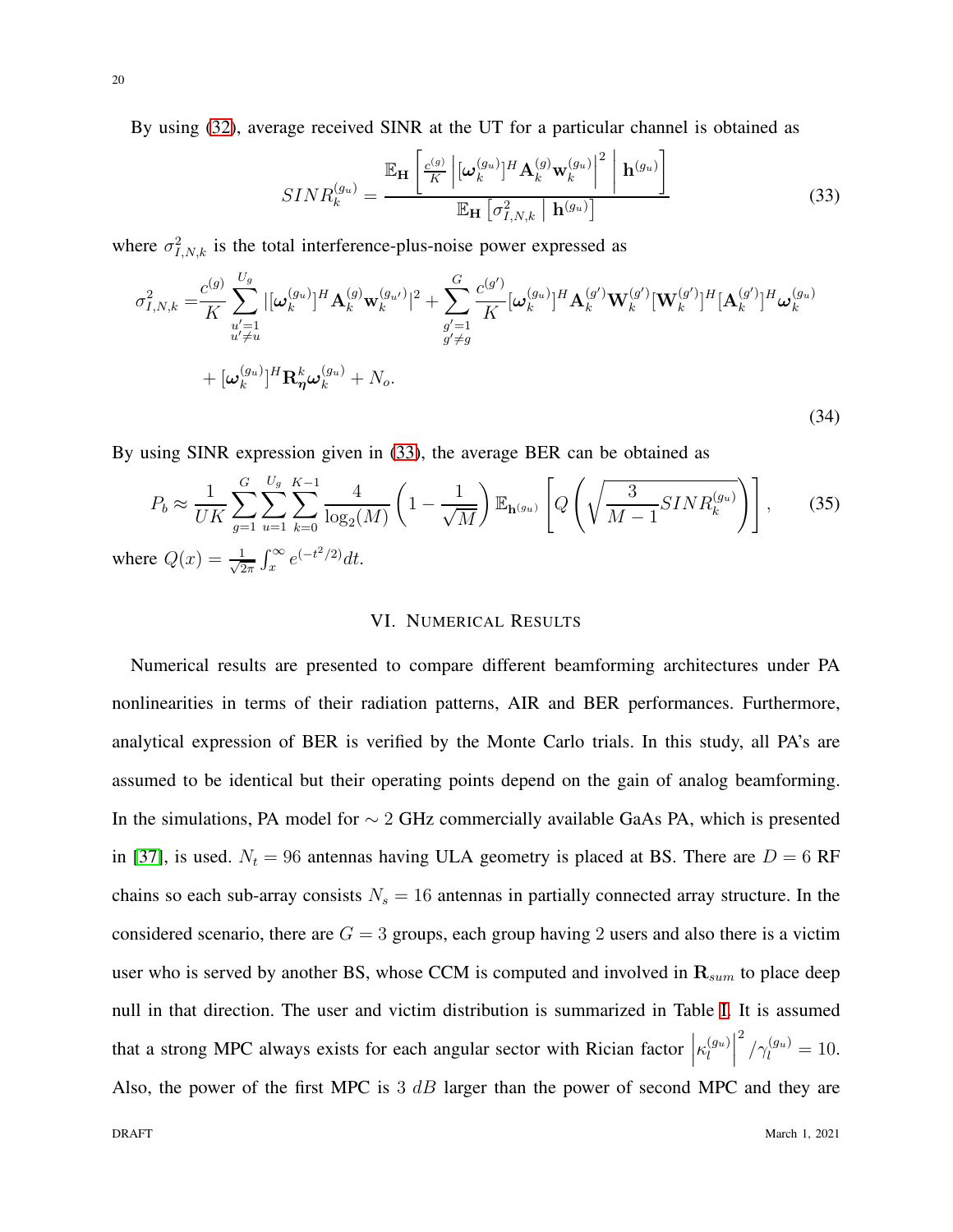| v<br>۰. |  |
|---------|--|
|         |  |

|--|--|

<span id="page-20-0"></span>

|        | $\overline{AS}$ of $1^{st}$ MPC of | $\overline{AS}$ of $1^{st}$ MPC of | AS of $2^{nd}$ MPC of         | AS of $2^{nd}$ MPC of        |
|--------|------------------------------------|------------------------------------|-------------------------------|------------------------------|
| Group  | User $1$                           | User $2$                           | User 1                        | User $2$                     |
|        | $[-28^{\circ}, -25^{\circ}]$       | $[-25^{\circ}, -22^{\circ}]$       | $[-17^{\circ}, -14^{\circ}]$  | $[-14^{\circ}, -11^{\circ}]$ |
| 2      | $[-4^\circ, -1^\circ]$             | $[-1^\circ, 2^\circ]$              | $[8.5^{\circ}, 11.5^{\circ}]$ | $[11.5^{\circ}, 14^{\circ}]$ |
|        | $[24^{\circ}, 27^{\circ}]$         | $[21^{\circ}, 24^{\circ}]$         |                               |                              |
| Victim | $[-39^{\circ}, -36^{\circ}]$       |                                    |                               |                              |

seperated by 2 symbols duration. In generated OFDM signal, number of subcarriers and IFFT size are  $K = 550$  and  $\mu K = 4096$ , respectively, and cyclic prefix length is selected as  $N_{cp} = 20$ .

*Power Spectral Density and Radiation Pattern Analysis:* Power spectra and radiation patterns of the array structures are obtained in order to assess the severity of the unwanted power emissions in both frequency and spatial domains. In Fig. [3,](#page-21-0) average PSD's of signals received by the users are shown. It is observed that OOB is a significant problem for all beamforming architectures. However, classical DPD is shown to be a feasible solution for investigated array structures, except fully connected array, since power leakage to adjacent channel is suppressed notably. In fully connected structure, however, classical DPD does not provide any improvement when OOB radiation is considered. It can be observed that DPD provides the best performance for fully digital system since there is a single DPD unit dedicated to each antenna element.

Furthermore, we investigate spatial distribution of in-band and out-of-band power emissions for different array architectures. Power angular spectrum for in-band radiation in Fig. [4,](#page-22-0) shows that nonlinear effects do not distort the beampattern of the antenna array. In addition it can be observed that due to nonlinear distortion, null level of the array gets higher, which degrades the inter-group interference suppression capability. However, despite the higher null level, a significant amount of suppression is still achieved compared to phase only subarray.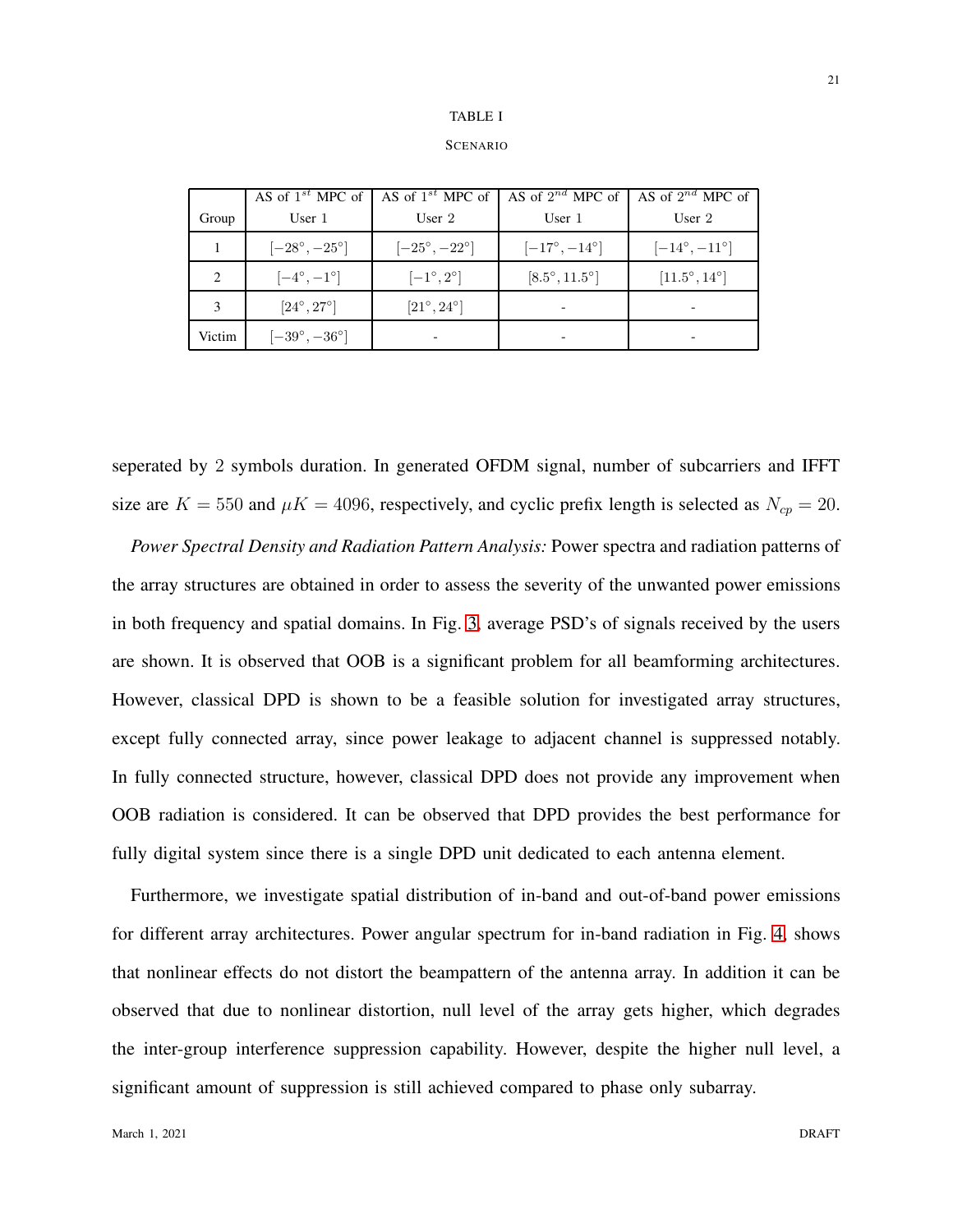

<span id="page-21-0"></span>Fig. 3. Normalized average power spectral density of intended users for different array architrectures (a) fully connected (b) partially connected with GEB (c) partially connected with phase only subarray (d) fully digital beamforming.

In Fig. [5,](#page-23-0) power angular spectrum for out-of-band radiation is shown. Out-of-band band power is also concentrated in the served user directions. Similar to PSD analysis, DPD does not provide improvement in the OOB radiation in any direction as can be seen in Fig. [5\(](#page-23-0)a), for fully connected architecture. On the other hand, employing DPD at the transmitter significantly decreases OOB emission for partially connected array and fully digital precoding architectures. However, it is also observed that radiated power in fully connected architecture is not much higher than that of partially connected arrays with DPD since its multiplexing gain is larger than the multiplexing gain of partially connected array. The reason is that in fully connected structure all,  $N_t = 96$ , are used to transmit the signal to a single user. On the other hand, only a sub-array of size,  $N_s = 16$ , is dedicated for a single user in partially connected systems. Also, at the UT, desired signal term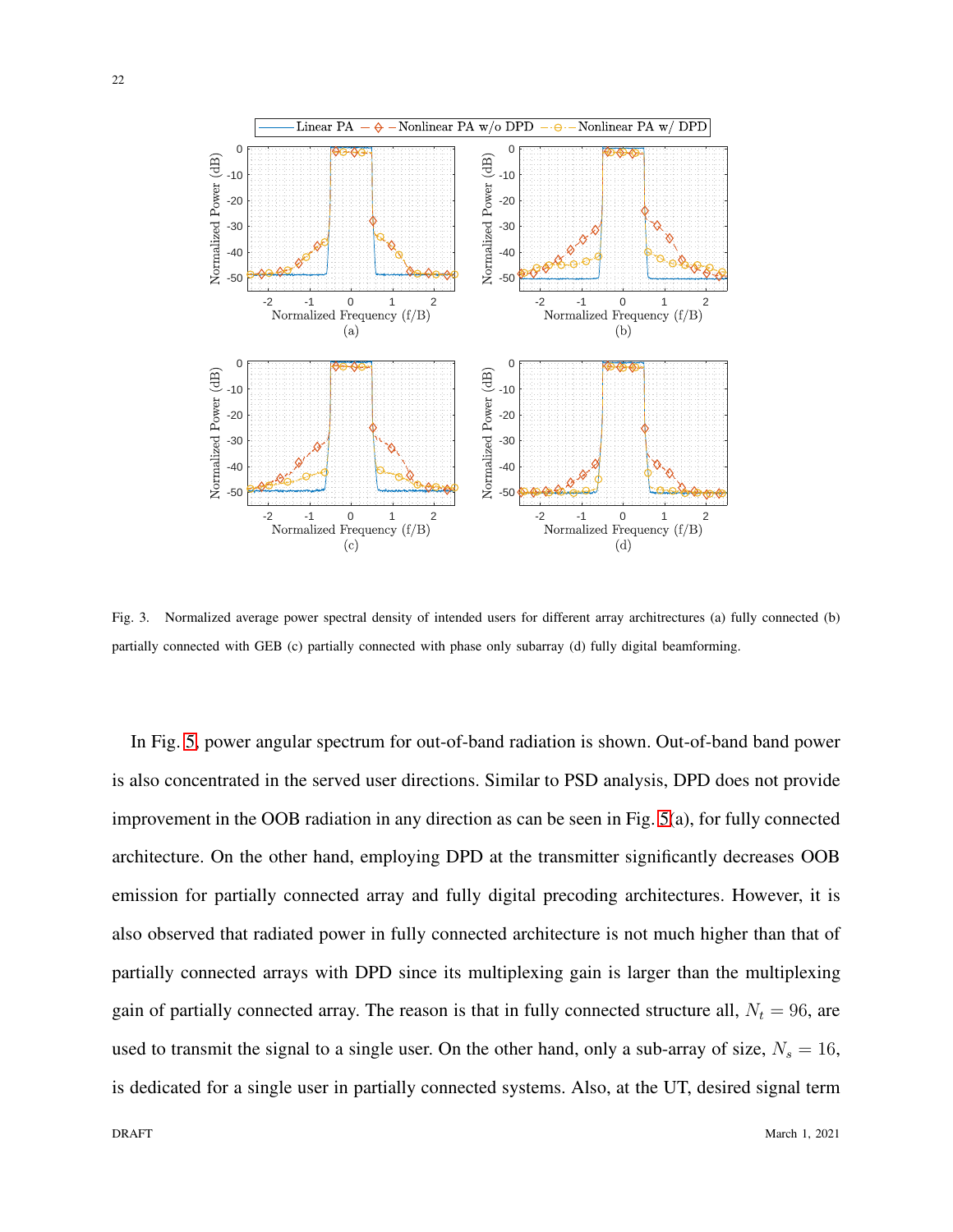

<span id="page-22-0"></span>Fig. 4. In-band power radiation pattern from BS for the interval of -50 and 50 degrees for different array architrectures (a) fully connected (b) partially connected with GEB (c) partially connected with phase only subarray (d) fully digital beamforming. Maximum in-band power is scaled to be 0 dB.

is combined coherently, while distortion term is combined non-coherently, consequently, effects of the nonlinear distortion is averaged out in fully connected and fully digital architectures compared to partially connected architecture.

*AIR Analysis:* Having investigated the spatial radiation of the transmitted power, we can now compare the AIR performances of the different beamforming architectures with different processing techniques. For this purpose, GMI analysis is carried out for these structures. Capacity curves are obtained for a constant transmitted power,  $E_s$  and  $E_s/N_o$ , which is the received signal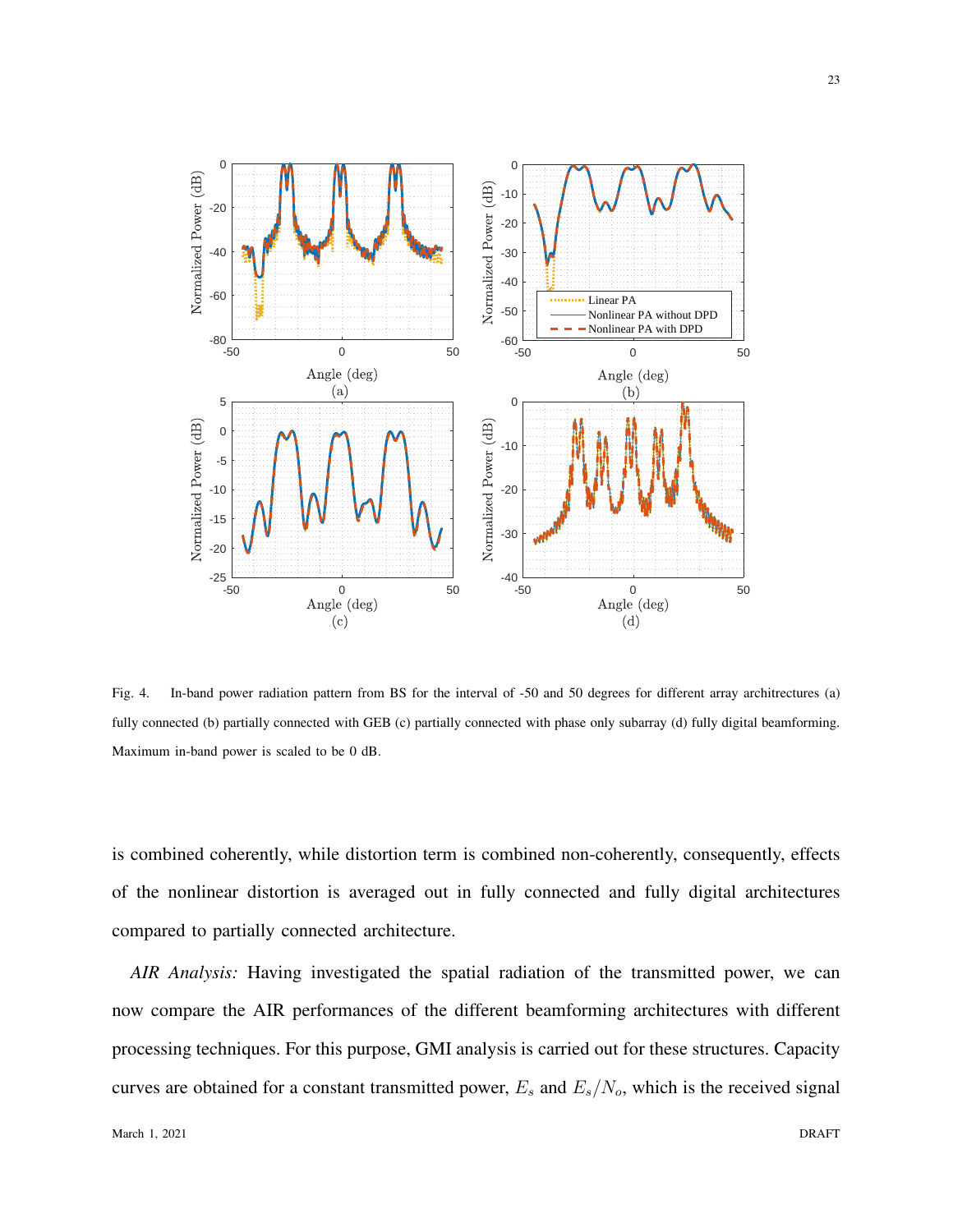

<span id="page-23-0"></span>Fig. 5. Out-of-band power radiation pattern from BS for the interval of -50 and 50 degrees for different array architrectures (a) fully connected (b) partially connected with GEB (c) partially connected with phase only subarray (d) fully digital beamforming. Maximum in-band power is scaled to be 0 dB.

to noise ratio (SNR) per-subcarrier, is adjusted by modifying the receiver noise power. Firstly, from Fig. [6,](#page-24-0) it can be inferred that array structures has vital impact on the capacity of the system. Phase only subarray cannot achieve the maximum AIR regardless of the noise level and nonlinear distortion. Even for linear PA, capacity of this architecture is limited due to inter-group interference. However, the other structures can successfully suppress both inter-group and intragroup interferences, which make them superior compared to phase only beamforming. Apart from array structure, nonlinear distortion introduced by PA has notable effect on the performance since systems with linear PA's can reach higher spectral efficiency for the same noise level compared to systems with nonlinaer PA's, until it is limited by the constellation order.

Both systems with fully connected and fully digital array architectures can achieve maximum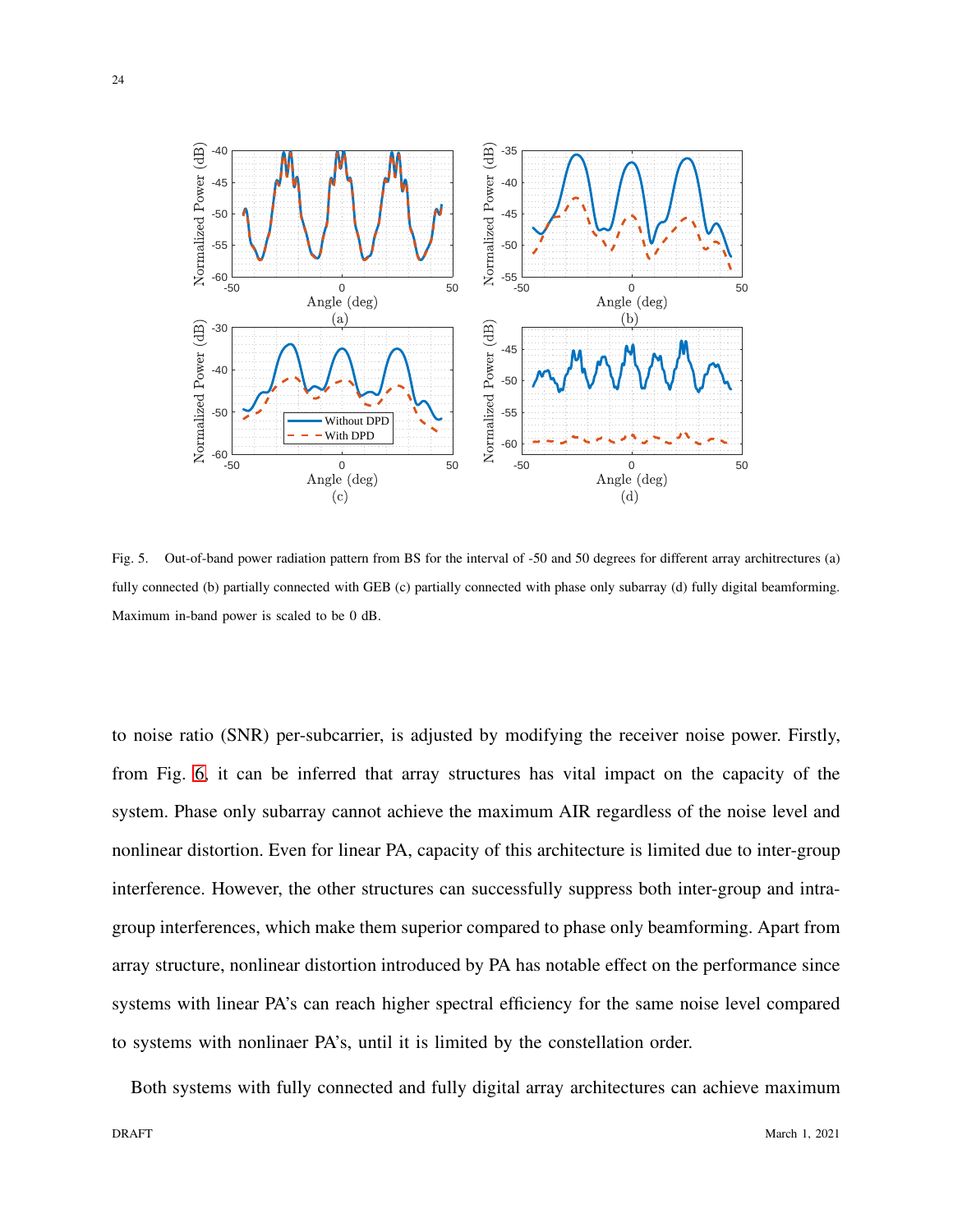

<span id="page-24-0"></span>Fig. 6. Average mismatched capacity of users for 256 QAM for different array architectures (a) fully connected (b) partially connected with GEB (c) partially connected with phase only subarray (d) fully digital beamforming.

capacity by employing either equalization at UT or DPD, and these methods exhibit close performances for both architectures. The reason is that nonlinear distortion is already suppressed by the diversity; therefore, linear processing is sufficient. On the other hand, multiplexing gain cannot be fully exploited by partially connected systems due to decrease in the effective antenna per user, which decreases the multiplexing gain. Therefore, maximum capacity cannot be reached by employing linear receiver processing in GEB subarray whereas it is achieved by conventional DPD since it suppresses nonlinear distortion as well. Consequently, classical DPD technique is proven to be a feasible solution. Lastly, one can see that the systems, which do not employ any processing, suffer from significant performance degradation for all array architectures.

*BER Analysis:* In this section, analysis on uncoded BER performances of the array struc-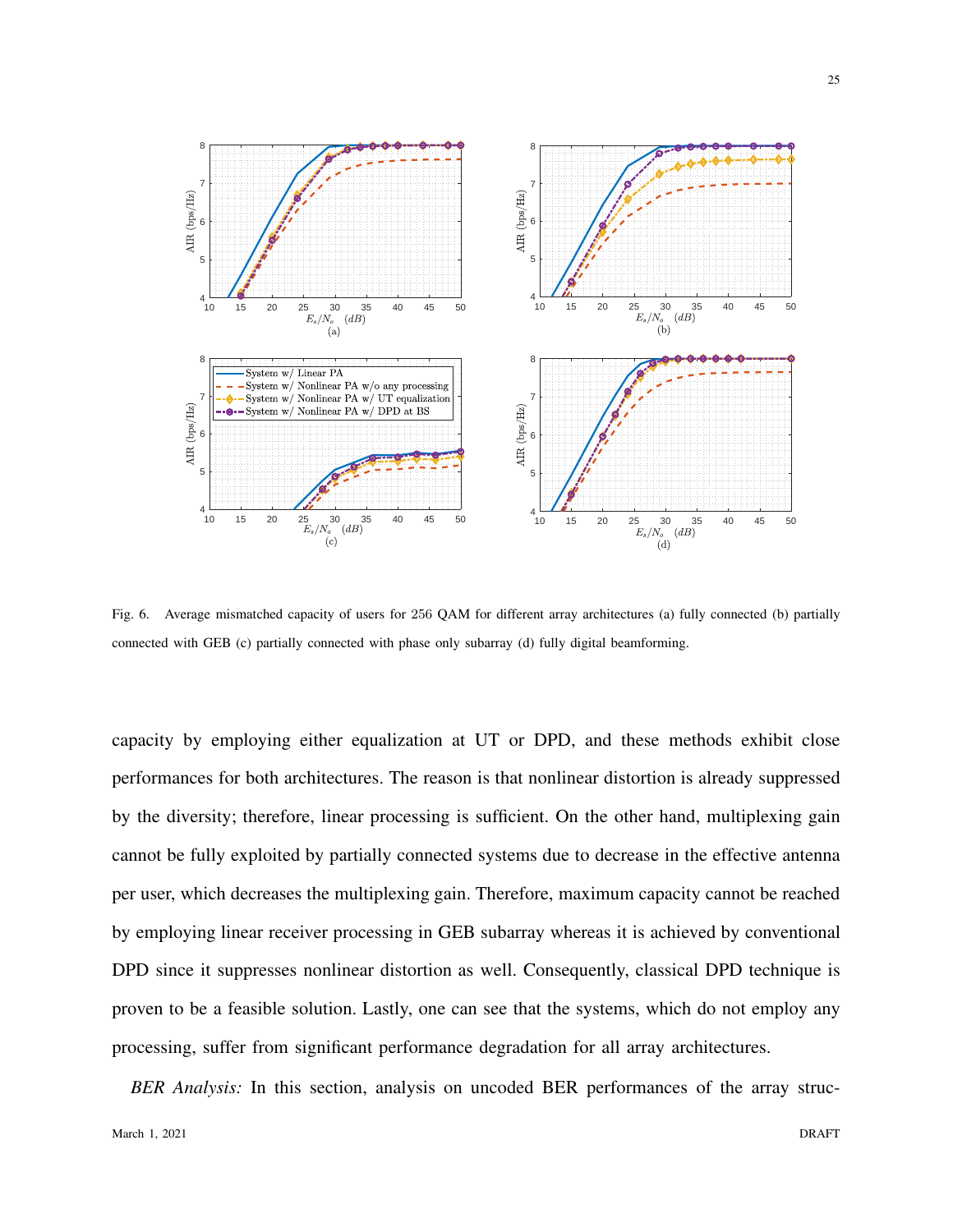tures are evaluated. Derived analytical BER expression is verifed with numerical Monte Carlo simulations for 64 and 256 QAM constellations. Fig. [7](#page-26-1) presents theoretical and numerical BER curves. It can be seen that analytical BER curves are in compliance with the numerical results. However, there is a divergence in case of fully digital beamforming with 256 QAM, which is acceptable since BER approximation for a higher order modulation is employed and which may not be exact but it sets a bound for BER. Also note that BER results for the system, which does not employ any processing, is not considered in BER analysis due to its poor AIR performance.

Firstly, it can be observed that phase only subarray exhibits significantly higher error floor compared to other architectures. For fully digital beamforming; on the other hand, both DPD and equalization methods perform close to linear PA in case of 64 QAM; however, post-equalization method suffers from a performance degradation for 256 QAM.

Similar to fully digital structure, both DPD and equalization methods also perform close to linear PA for 64 QAM for fully connected structure. However, there exists an error floor for the systems with nonlinear PA for 256 QAM. From these results, one can also conclude that classical DPD does not provide any improvement for fully connected structure since in this structure, each PA is connected to all RF chains; however, each DPD is designed based on a single RF chain. Therefore, DPD's cannot compensate the nonlinear distortion, they only compensate the memory effects of PA's. This can be also verified by the simulations since equalization at UT and DPD at BS performs very closely.

In subarray with GEB, improvement in the performance becomes more apparent. For both 256 and 64 QAM, equalization at UT cannot prevent error floor. However, by employing DPD, error floors for 64 and 256 QAM are significantly reduced. Furthermore, error floor of subarray with GEB for 256 OAM is slightly lower than that of fully connected architecture.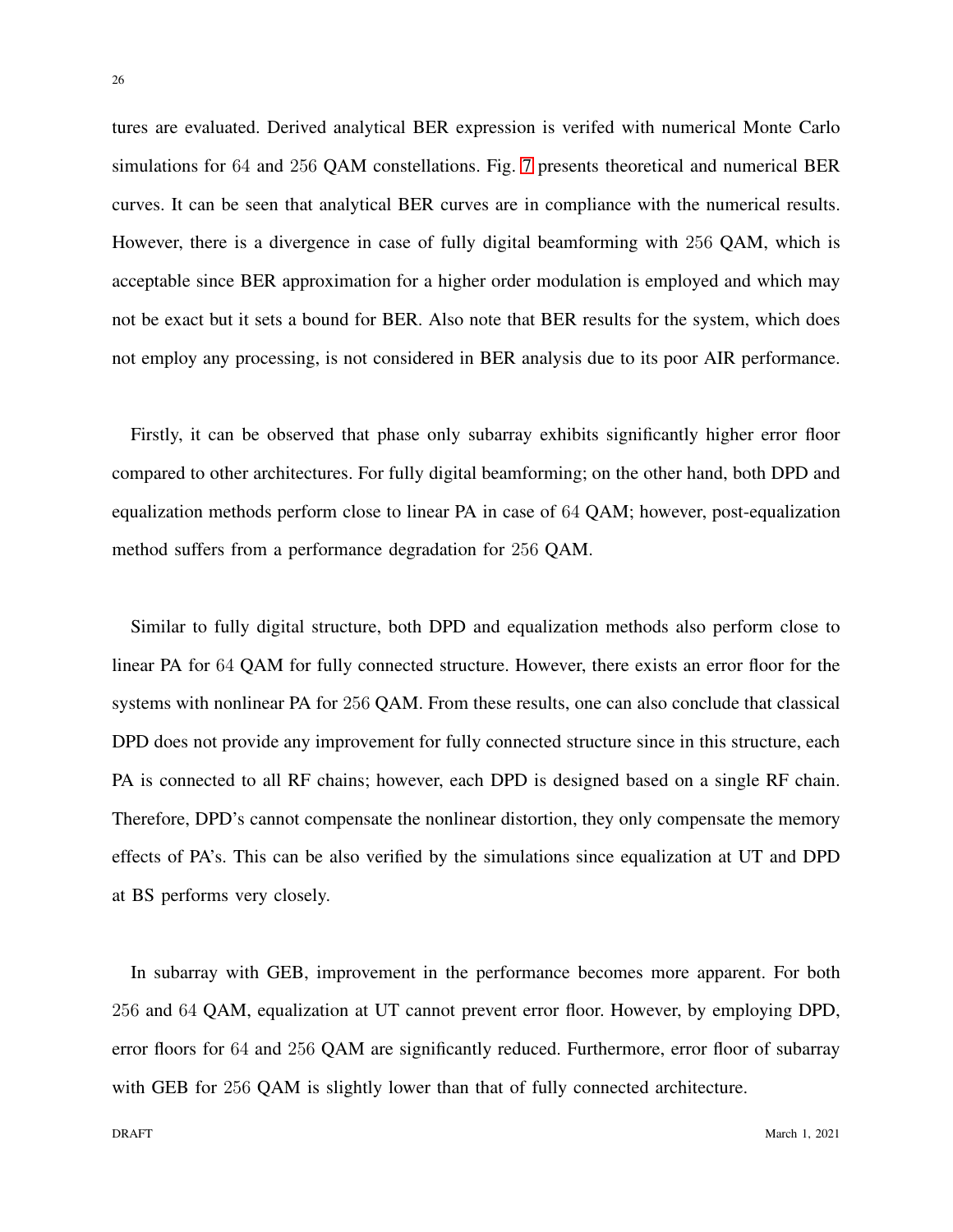

<span id="page-26-1"></span><span id="page-26-0"></span>Fig. 7. Analytical and simulation results for BER obtained for different array architectures (a) fully connected (b) partially connected with GEB (c) partially connected with phase only subarray (d) fully digital beamforming for 64 and 256 QAM

# VII. CONCLUSIONS AND FUTURE WORKS

In this work, we presented a comprehensive performance analysis framework for evaluation of massive MIMO systems, which are subject to PA nonlinearities for different beamforming architectures. In addition, anti-beamforming based indirect learning approach is adopted in design of DPD and a post-equalization method is proposed. GEB based sub-array design is proposed in order to provide sufficient inter-group interference in analog domain, which cannot be achieved by conventional DFT beamformer. Both in-band and out-of-band radiation patterns are considered for different array architectures. Significant amount of OOB radiation results due to nonlinear distortion caused by PA's; however, in band pattern is not significantly affected. Conventional DPD can achieve OOB reduction for all array architectures except fully connected architecture. DPD design for fully connected architecture that considers the connectivity of this architecture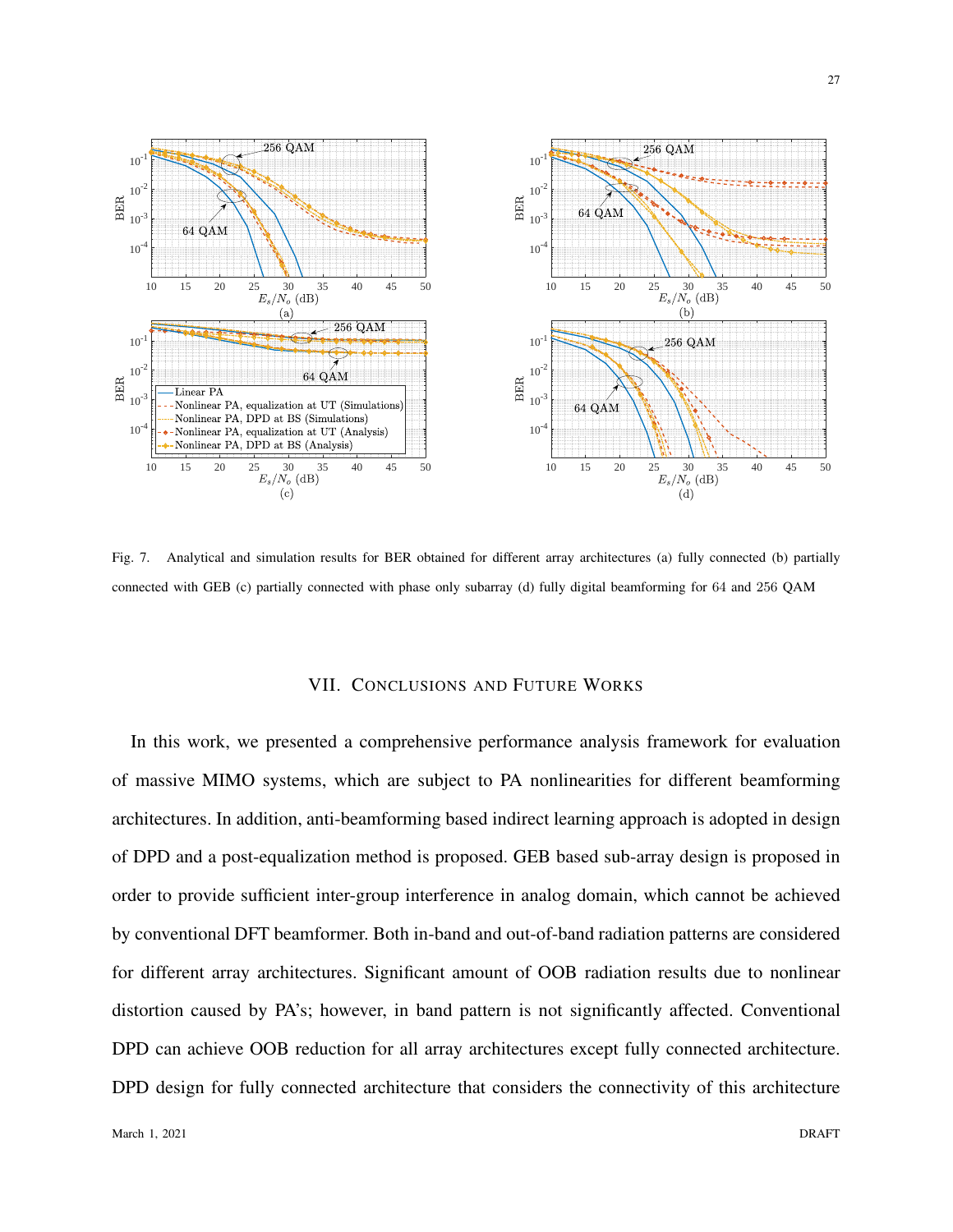remains as a future work. GMI metric is employed in order to compare array architectures in terms of AIR. Observations on AIR performances are in compliance with that of OOB radiation. It can be observed that fully digital beamforming arcihtecture is robust agianst PA nonlinearities since maximum capacity can be achieved by using only linear equalization at the receiver. In addition, fully connected architecture provides acceptable performance under PA nonlinearities even if its OOB radiation cannot be recduced. On the other hand, DFT beamformer suffers from significant performance degradation even with linear PA due to poor performance of analog beamformer design. Lastly, analytical BER expressions are derived for different array architecutres based on spatio-frequency multidimensional Bussgang decomposition and BER performances of array architectures are compared. Sub-array with DFT beamformer exhibits poor performance while fully digital beamformer provides the best possible performance. Proposed sub-array with GEB outperforms fully connected architecture for higher order modulations; however, for lower order constellations fully connected architecture is more beneficial. As a result, sub-array with GEB provides tradeoff between OOB supression and BER performance. However, fully connected architecture would have promising performance with proper DPD design.

#### **REFERENCES**

- <span id="page-27-2"></span><span id="page-27-0"></span>[1] S. Rangan, T. S. Rappaport, and E. Erkip, "Millimeter-wave cellular wireless networks: Potentials and Challenges," *Proc. IEEE*, vol. 102, no. 3, pp. 366–385, Feb. 2014.
- <span id="page-27-3"></span>[2] Z. Pi and F. Khan, "An introduction to millimeter-wave mobile broadband systems," *IEEE Commun. Mag.*, vol. 49, no. 6, pp. 101–107, Jun. 2011.
- <span id="page-27-1"></span>[3] E. G. Larsson, O. Edfors, F. Tufvesson, and T. L. Marzetta, "Massive MIMO for next generation wireless systems," *IEEE Commun. Mag.*, vol. 52, no. 2, pp. 186–195, Feb. 2014.
- <span id="page-27-4"></span>[4] T. S. Rappaport, S. Sun, R. Mayzus, H. Zhao, Y. Azar, K. Wang, G. N. Wong, J. K. Schulz, M. Samimi, and F. Gutierrez, "Millimeter wave mobile communications for 5G cellular: It will work!" *IEEE Access*, vol. 1, pp. 335–349, May 2013.
- [5] F. Boccardi, R. W. Heath, A. Lozano, T. L. Marzetta, and P. Popovski, "Five disruptive technology directions for 5G," *IEEE Commun. Mag.*, vol. 52, no. 2, pp. 74–80, Feb. 2014.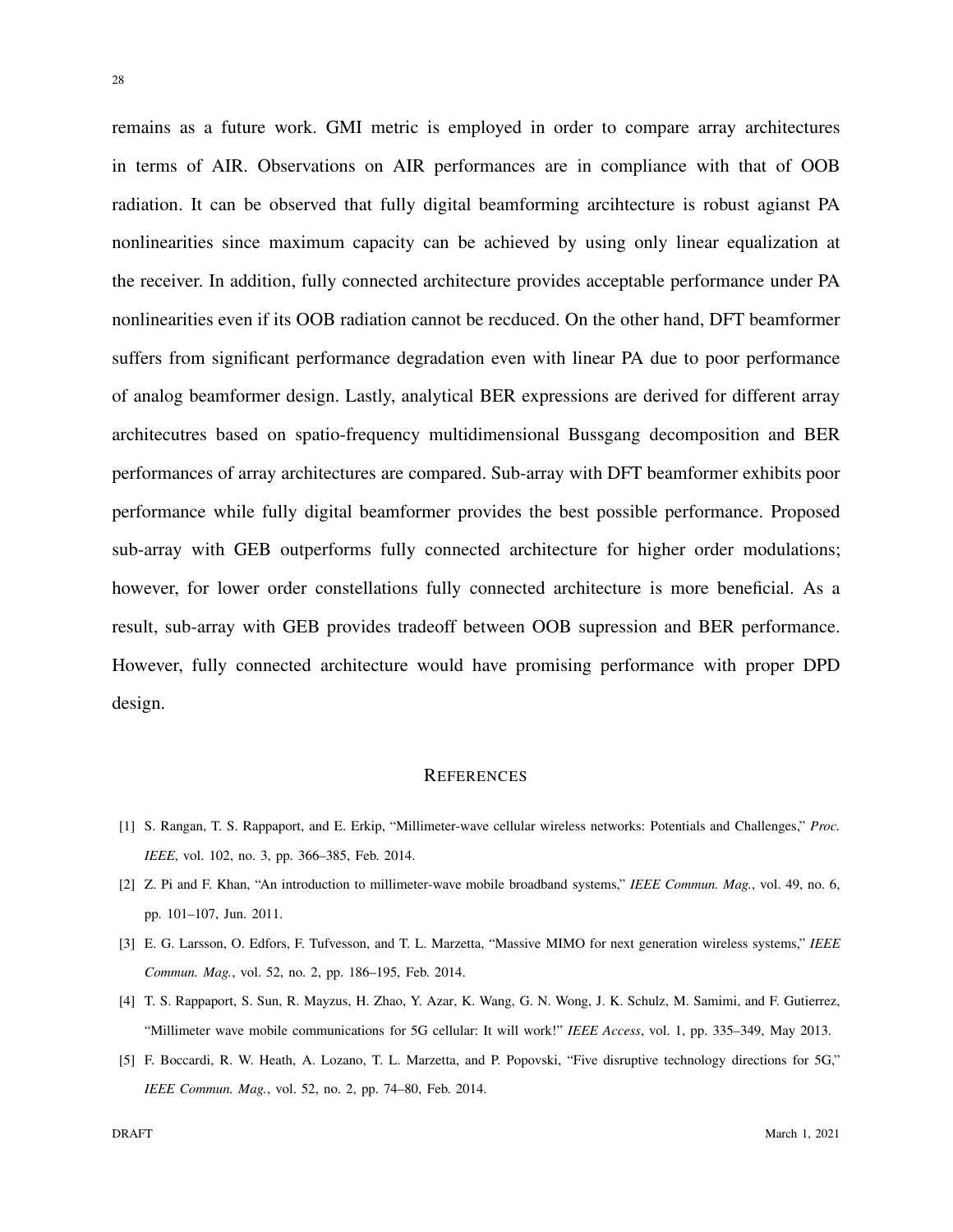- <span id="page-28-0"></span>[6] Q. H. Spencer, A. L. Swindlehurst, and M. Haardt, "Zero-forcing methods for downlink spatial multiplexing in multiuser MIMO channels," *IEEE Trans. on Signal Process.*, vol. 52, no. 2, pp. 461–471, Jan. 2004.
- <span id="page-28-1"></span>[7] A. F. Molisch, V. V. Ratnam, S. Han, Z. Li, S. L. H. Nguyen, L. Li, and K. Haneda, "Hybrid beamforming for massive MIMO: A Survey," *IEEE Commun. Mag.*, vol. 55, no. 9, pp. 134–141, Sep. 2017.
- <span id="page-28-2"></span>[8] S. Han, C. I, Z. Xu, and C. Rowell, "Large-scale antenna systems with hybrid analog and digital beamforming for millimeter wave 5G," *IEEE Commun. Mag.*, vol. 53, no. 1, pp. 186–194, Jan. 2015.
- <span id="page-28-3"></span>[9] S. Payami, M. Ghoraishi, M. Dianati, and M. Sellathurai, "Hybrid beamforming with a reduced number of phase shifters for massive MIMO systems," *IEEE Trans. Veh. Technol.*, vol. 67, no. 6, pp. 4843–4851, Feb. 2018.
- <span id="page-28-4"></span>[10] A. Adhikary, J. Nam, J. Ahn, and G. Caire, "Joint Spatial Division and Multiplexing—the large-scale array regime," *IEEE Trans. Inf. Theory*, vol. 59, no. 10, pp. 6441–6463, Jun. 2013.
- <span id="page-28-5"></span>[11] A. Adhikary, E. Al Safadi, M. K. Samimi, R. Wang, G. Caire, T. S. Rappaport, and A. F. Molisch, "Joint spatial division and multiplexing for mm-wave channels," *IEEE J. Sel. Areas Commun.*, vol. 32, no. 6, pp. 1239–1255, 2014.
- <span id="page-28-6"></span>[12] G. M. Guvensen and E. Ayanoglu, "A generalized framework on beamformer design and CSI acquisition for single-carrier massive MIMO systems in millimeter wave channels," in *Proc. IEEE Globecom*, Dec. 2016, pp. 1–7.
- <span id="page-28-7"></span>[13] A. Kurt and G. M. Guvensen, "An efficient hybrid beamforming and channel acquisition for wideband mm-wave massive MIMO channels," in *Proc. IEEE Int. Conf. Commun*, May 2019, pp. 1–7.
- [14] N. Peccarelli, B. James, R. Irazoqui, J. Metcalf, C. Fulton, and M. Yeary, "Survey: Characterization and mitigation of spatial/spectral interferers and transceiver nonlinearities for 5G MIMO systems," *IEEE Trans. Microw. Theory Techn.*, vol. 67, no. 7, pp. 2829–2846, May 2019.
- <span id="page-28-8"></span>[15] C. Mollén, U. Gustavsson, T. Eriksson, and E. G. Larsson, "Out-of-band radiation measure for MIMO arrays with beamformed transmission," in *Proc. IEEE Int. Conf. Commun*, May 2016, pp. 1–6.
- <span id="page-28-9"></span>[16] C. Mollen, E. G. Larsson, U. Gustavsson, T. Eriksson, and R. W. Heath, "Out-of-band radiation from large antenna arrays," *IEEE Commun. Mag.*, vol. 56, no. 4, pp. 196–203, Apr. 2018.
- <span id="page-28-10"></span>[17] C. Mollén, U. Gustavsson, T. Eriksson, and E. G. Larsson, "Spatial characteristics of distortion radiated from antenna arrays with transceiver nonlinearities," *IEEE Trans. Wireless Commun.*, vol. 17, no. 10, pp. 6663–6679, Aug. 2018.
- [18] M. Abdelaziz, L. Anttila, A. Brihuega, F. Tufvesson, and M. Valkama, "Digital predistortion for hybrid MIMO transmitters," *IEEE J. Sel. Topics Signal Process.*, vol. 12, no. 3, pp. 445–454, Apr. 2018.
- <span id="page-28-11"></span>[19] L. Liu, W. Chen, L. Ma, and H. Sun, "Single-PA-feedback digital predistortion for beamforming MIMO transmitter," in *Proc. IEEE Int. Conf. Microw. Millimeter Wave Technol*, vol. 2, Jun. 2016, pp. 573–575.
- <span id="page-28-12"></span>[20] A. Brihuega, L. Anttila, M. Abdelaziz, T. Eriksson, F. Tufvesson, and M. Valkama, "Digital predistortion for multiuser hybrid MIMO at mmWaves," *IEEE Trans. Signal Process.*, vol. 68, pp. 3603–3618, 2020.
- [21] H. Moazzen, A. Mohammadi, and M. Majidi, "Performance analysis of linear precoded MU-MIMO-OFDM systems with nonlinear power amplifiers and correlated channel," *IEEE Trans. Commun.*, vol. 67, no. 10, pp. 6753–6765, Oct 2019.